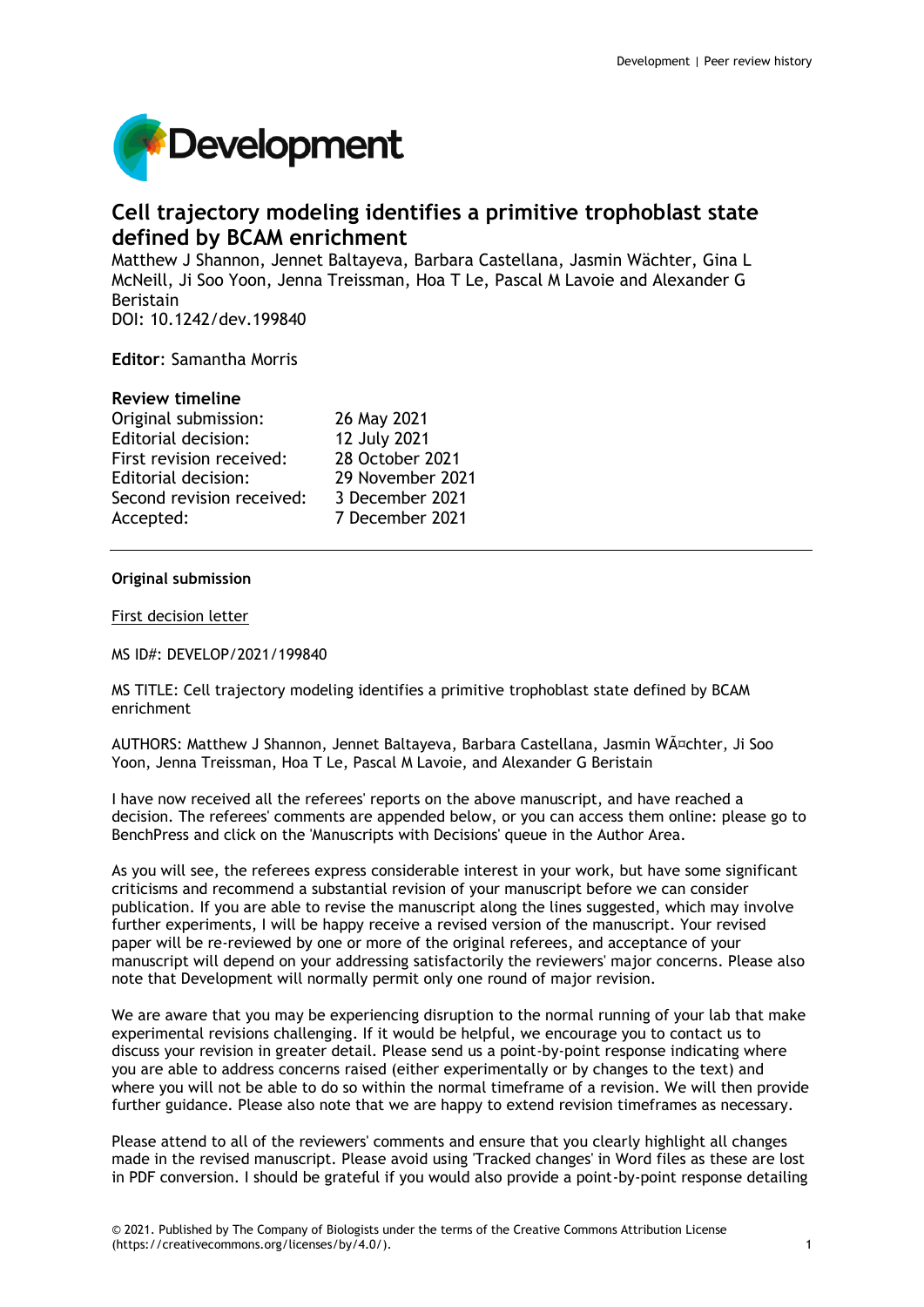how you have dealt with the points raised by the reviewers in the 'Response to Reviewers' box. If you do not agree with any of their criticisms or suggestions please explain clearly why this is so.

# Reviewer 1

# *Advance summary and potential significance to field*

This manuscript describes single cell RNA sequencing (scRNAseq) of early and late first trimester human placenta, and describing different cytotrophoblast (CTB) progenitor states, leading to identification of BCAM-high cells as potential progenitor CTB, whose enrichment leads to enhanced growth of trophoblast organoids.

While there have been a lot of publications in this area, this manuscript advances the field by describing different CTB progenitor states, leading to identification as well as further characterization of one such CTB state. The authors are careful not to over-interpret their data; nevertheless, the manuscript suffers from a lack of clarity in several areas, appearing at times ready to "agree" with previously-published studies, without sufficient data. Specific suggestions for revision are listed below.

## *Comments for the author*

There are multiple areas where the data are either poorly described or poorly interpreted; please address these in a revision:

Lines 153-155: Figure S1 shows that CTB1 (not CTB4) is majority S/G2M (unless the figure is incorrectly labeled?).

Lines 318-321: I'm not sure how accurate this statement is, as the starting material for BCAM-low organoids is 100% BCAM-low; so it appears that BCAM-low CTB can become BCAM-high, at a much higher rate than BCAM-high cells become BCAM-low?

Lines 335-338: Not clear what this "EGFR-lo" trophoblast is? What does "greater plasticity" mean? The authors should be able to distinguish between "greater plasticity" and "differentiation" with relatively simple assays: are the BCAM-low organoids differentiating prematurely and if so, into what lineage?

Lines 392-405: This is very confusing and needs to be re-worded; it appears that the authors are trying to make their data appear to be in agreement with this previous publication. However, there is no evidence presented in this manuscript about the ITGA2+ population being bipotent, so the authors should more clearly compare and contrast their data with those presented in Lee et al. (2018).

Additional minor comments:

Line 147: this should read "cCTB2 expresses, at comparable levels to CTB1…."

Line 152: Not sure if the majority of cCTB2 are in G1 (per Figure S1): the proportion of cells in G1 is greater in cCTB2 than cCTB1, but an equal proportion of cCTB2 appear to be in G1 and S phases. Lines 265-268: Not sure if I agree with the assessment of the variability in ELF5 expression; while in CT27 and CT29, it is more aligned with the CTB2 state, in CT30, it appears to be most enriched in the cCTB state.

## Reviewer 2

## *Advance summary and potential significance to field*

This is a single cell RNA sequencing study of human first trimester placental villi as well as human trophoblast stem cell-derived organoids. In addition to a detailed scRNA-seq analysis identifying various cell states/populations in both entities, the authors try to correlate these datasets and conclude that largely, hTSCs recapitulate the in vivo differentiation trajectories. They also zoom in on a particular factor that was identified in both datasets, BCAM, as a stem/progenitor cellenriched cell adhesion molecule that endows cell with a higher proliferation rate, albeit not with higher regenerative potential in single cell cloning experiments.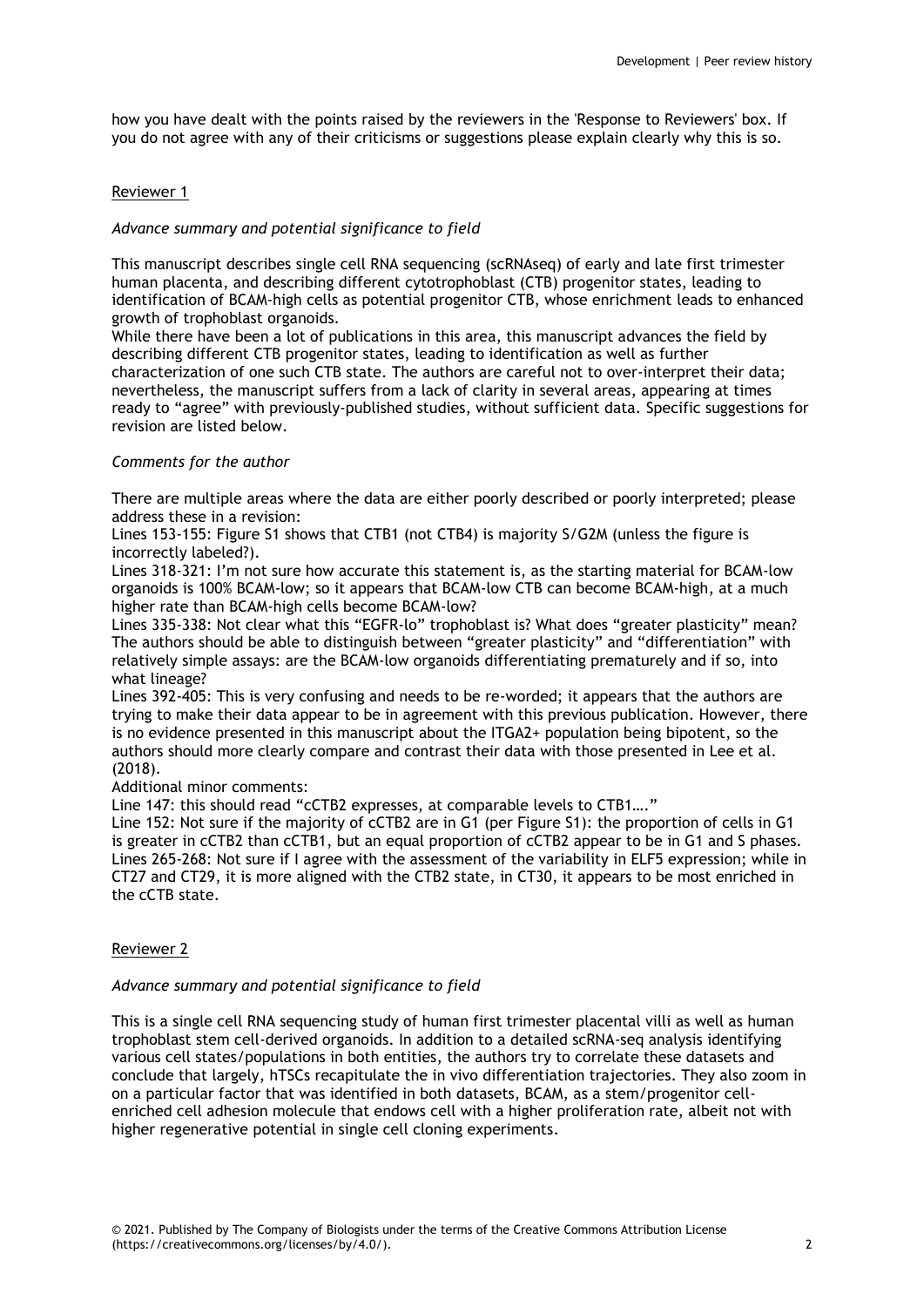# *Comments for the author*

The scRNA-seq data lack substantial technical detail. By default, the placental villus digest with collagenase/hyaluronidase will not capture syncytiotrophoblast cells, and even the extent to which EVT cells can passage through the Chromium device, which has a microfluidic diameter of 30µm, is questionable. The authors should compare their scRNA-seq dataset to bulk data of first trimester placental villi and scrutinize their data for key cell types they may be missing out on. I could not see a reference to vital scRNA-seq data, i.e. the table with cell number should also include how many genes per cell they find expressed, and the total number of reads per cell obtained. How many dropouts were observed? These details are critical to evaluate the quality of the scRNA-seq dataset.

The authors start with over 50,000 cells, but report on only ~7,800. Presumably all the other cell types are villous msenchyme, described in Supp. Fig. 1. These are very unwieldy and hard to read UMAPs. The authors do not make any further reference of all these other cells. This should be done in the main text, beyond the routine pipeline graphs shown in Supp. Fig. 1.

The authors reference previous studies of exactly this type, indeed this is at least the fourth single cell analysis of first trimester placentas. While a blanket statement is made that overall their data are very consistent with the previous reports, this should be analyzed in far more detail. These single cell data become un-interpretable if every study identifies different numbers and identities of cell types and states. While some corroboration of findings by repeat studies is desirable, it needs to be made obvious how precisely these data overlap. UMAPs with and without inlcusion of the other data (and not just Vento-Tormo et al) is required.

The BCAM focus is a bit tenuous, as the gene is widely expressed in CTB and at the base of CCCs. Moreover, albeit being a cell adhesion molecule, the staining pattern is distinctly nuclear (e.g., Fig. 4B, bottom right). The quality and/or specificty of the antibody should be controlled for (by staining of KD cells, for example) and the nuclear localization explained.

The KD studies are poorly controlled. There is no indication that cells were selected after transfection. Hence, the majority of the cell pool will consist of untransfected cells. These experiments should ideally be repeated by sorting transfected cells (e.g. by co-labeling with a GFP marker) and re-plating of the KD cells only.

It is unclear why PEG10 is repeatedly named as a stem cell gene. It should be referred to as paternally expressed - not paternally imprinted - gene. In mice, Peg10 is syncytiotrophoblastexpressed. In human placentas, it does seem to have some reported function in VCT cells. The authors should identify why they reference it as stem cell marker.

What are "forward" and "reverse" transfections? To the best of my understanding of the Materials & Methods description, these were simply two repeat transfections of siRNA. Please clarify. Finally, what does the sentence mean "In summary, these cells were re-suspended in ice-cold growth factor-reduced Matrigel (GFR-M, Corning) to a final concentration of 100%"? Final concentration of what? The Matrigel? I.e. it was left undiluted? If that is the interpretation, please just state "cells were resuspended in undiluted Matrigel".

# Reviewer 3

## *Advance summary and potential significance to field*

In this article, Shannon et al. performed single cell RNA sequencing (scRNA-

seq) on the first trimester placentas across 5-12 weeks gestational age with a lineage trajectory analysis identifying the trophoblast progenitor origin and BCAM as a marker of trophoblast cells in this progenitor state.

This was followed by a similar analysis on in vitro generated trophoblast organoids, leading to observations in regards to similarities and the extent on which these organoids can model some of the cellular aspects of the early placenta. Furthermore, they use trophoblast organoid assays to validate several of their findings in regards to BCAM+ cells. In general this is a very nice paper, well timed which uses a good mix of in vivo and in vitro data, which no doubt will be of great interest for the field.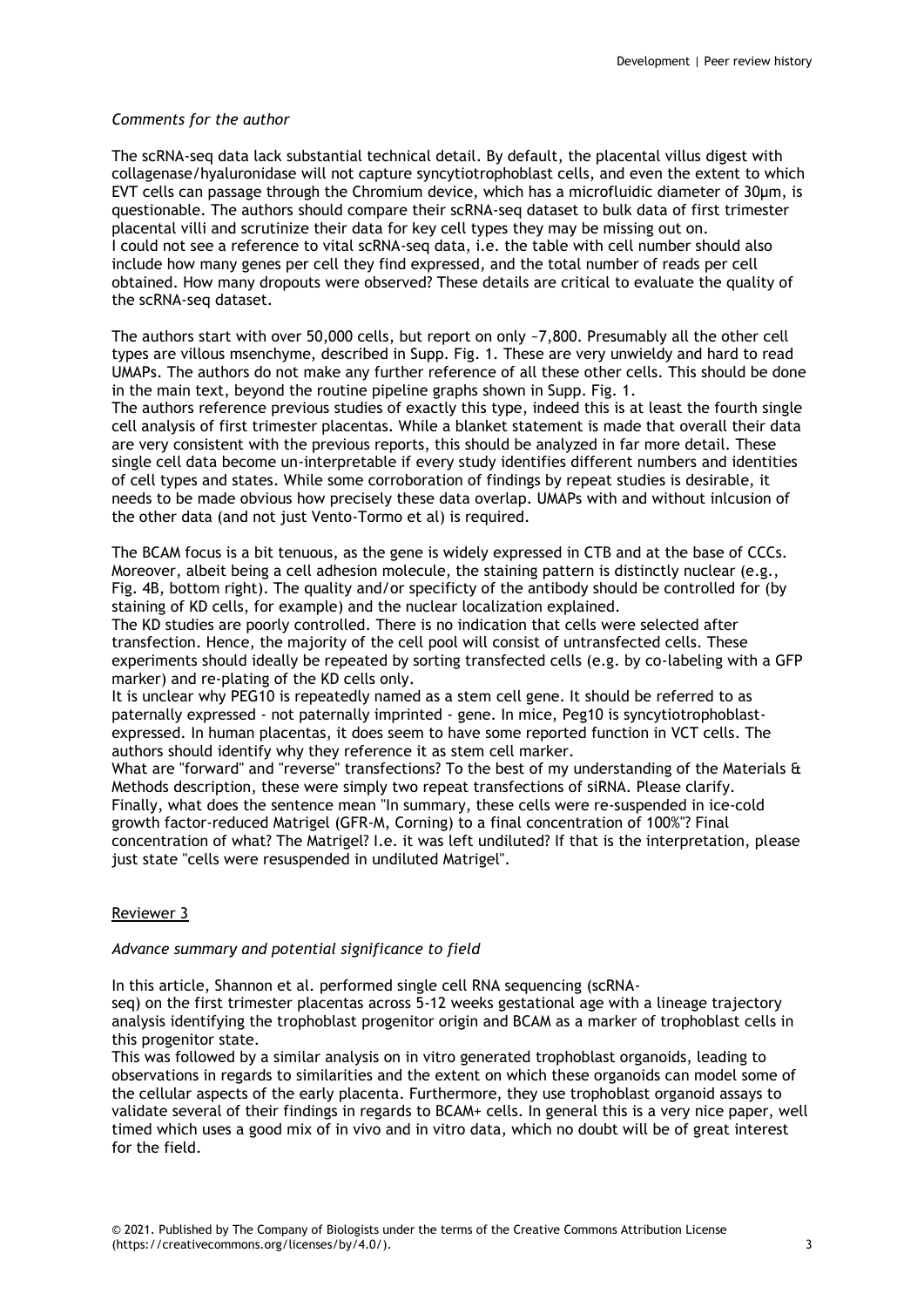# *Comments for the author*

The following are some few points that I think will help corroborate some of the findings and conclusions of manuscript as well as making some of the messages clearer.

Key points that in my opinion required attention before publication:

1. Could the authors provide some few examples of the expression of genes mentioned in page 6 and 7 in their UMAPs presented in figure 1 (Similar to Fig 2B). I believe it will help the readers. 2. I think that it is important that other pseudotime analyses are performed to complement the RNA velocity provided in figure 2 as different reductions and algorithms may suggest different or similar trajectories.

3. It is interesting to see that the scRNA-seq analysis of the hTSC organoid differentiation cultures resolve into similar cell type clusters as the placental trophoblast populations. Although integration of different datasets can be problematic and brings their own problems, if done appropriately can bring another level of understanding. Thus, I think that it will be very useful if an integrative analysis were to be provided on the scRNA-seq dataset of the hTSC organoid differentiation culture and the placental trophoblast populations.

4. Using the trophoblast organoid cultures it is shown that BCAMlo-sorted cells have a reduction in regenerative properties. On the other hand, does this also mean that cells in this population are more likely to be differentiating to the CTB and EVT lineages? Since the BCAMhigh and BCAMlowsorted cells can both form organoids, can the authors also examine the differentiation potential of the organoids generated from these two sorted cell populations?

Other suggestion that I think will improve the manuscript or make it clearer:

5. It was concluded that BCAM enriches trophoblast cells with greater regenerative potential based on the different assays performed using the in vitro trophoblast organoid models. Have the authors examined if BCAM can be used to directly isolate cells from the placental tissue for establishment of hTSC lines or trophoblast organoid?

Of course this may no be possible at this stage or depending on the samples that the authors have access to, however I believe that this will be a very important experiment to have if possible. 6. Individual samples were grouped into early and late gestational age to examine differences in cellular heterogeneity (Fig. S1G).

I think that it will be highly valuable if the maternal/placental contribution could be deconvoluted (maybe using SNPs), rather than solely relying on theoretical origin. Having that relationship resolved may provide insights into differences among the same groups.

7. Single cell data suffers from dropout, so if a "signature" (made of many genes) could be calculated for the CTB1/2/3 populations, then this could be plotted into the different reduction plots (UMAPs).

8. At the moment cluster assignment and their relationship among samples in figure 3D is not clear. Maybe the authors can try to integrate the datasets or show a correlation between clusters?

9. It will be interesting to examine and discuss if there is any difference between the transcriptomic profile of the BCAM+ trophoblast populations across different gestational ages. 10. If possible it will be important to compare the differentiation potential of the siBCAM organoids and siCTRL organoids? Although in line 337-338 is suggested that BCAM reduction may result in accelerated differentiation, more assays could be performed to validate this in the trophoblast organoid system.

11. For Fig. 5F, a co-immunostaining with a SCT marker (hCG as in Fig. 4B)

should be included to indicate the presence of ST, otherwise don't you think that the SCT indicator should be removed.

12. It would be more helpful for the readers to follow along if the authors could cite each of the sub-panels of the supplementary figures in a more explicit way (Fig. S1A, Fig. S1B, Fig. S1C etc) rather than just citing the whole supplementary figure in each statement in the manuscript. 13. In line 220-223, it would be less confusing for the readers if the authors could rephrase 'three hTSC lines' to 'three lines of hTSC organoids'

since that it was the organoids that were used for sequencing rather than the monolayer hTSC lines.

14. The in-text figure citation in line 237 does not correlate to a figure panel showing expression of CGB and CSH1.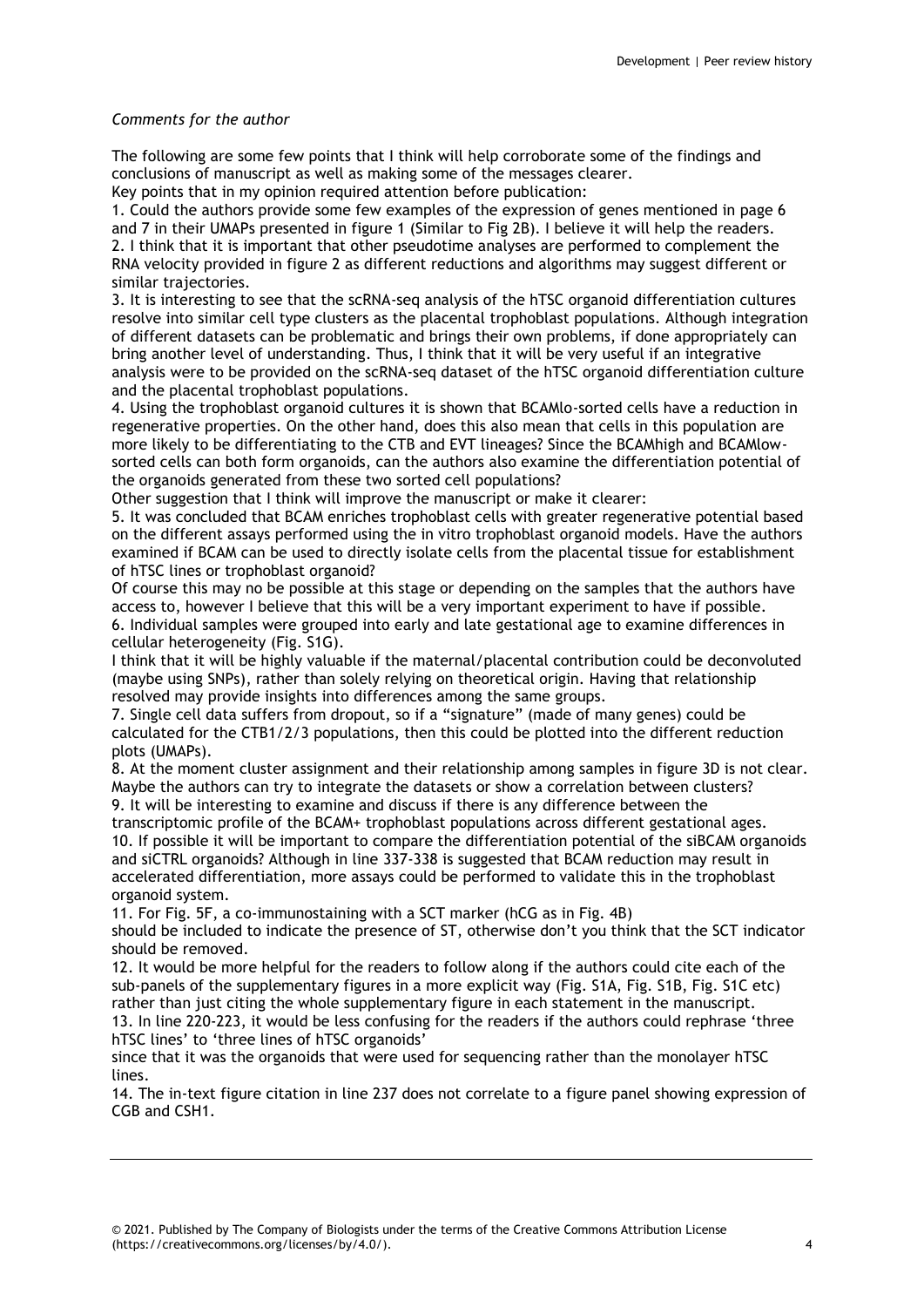# **First revision**

#### Author response to reviewers' comments

#### **Response to Reviewers**

*We thank all three reviewers for providing us with insightful comments and criticism of our manuscript. We have performed new analyses of our single cell datasets, performed new experiments, re-organized the presentation of our data, and made clarifications within the manuscript that directly address all the specific concerns raised.*

*Overall, we feel that the changes we have made have considerably strengthened the quality of our work.*

*We would also like to share with the reviewers that we did encounter difficulties in recruiting patients/tissues needed for some of the comments/suggestions provided by the reviewers. The hospital clinic that coordinates patient/sample collection for our laboratory was not participating in research activities from March 2020 to September 2021 due to COVID-19 curtailment and REB amendments were required for patient consenting to start-up following COVID return to research. We also encountered many COVID-related backorders on key reagents like Matrigel needed for organoid culture. For these reasons we necessitated requesting/being granted an additional 1.5 months to complete the revisions.*

*Below are detailed responses to the Reviewer's concerns:*

#### **Reviewer 1:**

Reviewer 1 Advance Summary and Potential Significance to Field: This manuscript describes single cell RNA sequencing (scRNAseq) of early and late first trimester human placenta, and describing different cytotrophoblast (CTB) progenitor states, leading to identification of BCAM-high cells as potential progenitor CTB, whose enrichment leads to enhanced growth of trophoblast organoids.

While there have been a lot of publications in this area, this manuscript advances the field by describing different CTB progenitor states, leading to identification as well as further characterization of one such CTB state. The authors are careful not to over-interpret their data; nevertheless, the manuscript suffers from a lack of clarity in several areas, appearing at times ready to "agree" with previously-published studies, without sufficient data. Specific suggestions for revision are listed below.

*We thank Reviewer 1 for the thorough comments on our work and the acknowledgment of how our study advances the field by presenting a detailed characterization of distinct CTB states and in particular the progenitor state aligning with the predicted origin. The changes made have strengthened the message and quality of our findings. Below is the point-by-point response to each comment/concern.*

# Comments for the author:

1. Lines 153-155: Figure S1 shows that CTB1 (not CTB4) is majority S/G2M (unless the figure is incorrectly labeled?).

*We thank the reviewer for identifying this mistake as CTB4 is the state with the majority of cells in S/G2M. Data shown in the previous Fig. S1 or cycle phases were incorrect and have now been updated accordingly in Fig. S1 and within the results Lines 156-161.*

2. Lines 318-321: I'm not sure how accurate this statement is, as the starting material for BCAMlow organoids is 100% BCAM-low; so it appears that BCAM-low CTB can become BCAM-high, at a much higher rate than BCAM-high cells become BCAM-low?

*The reviewer is correct in their interpretation that BCAM-low cells acquire high levels of BCAM expression at a potentially faster rate than BCAM-high cells lose BCAM expression. This interpretation could mean that BCAM- low cells acquire a greater state of regenerative ability following sorting and culture. However, the expansion of the EGFR-low population in BCAM-low*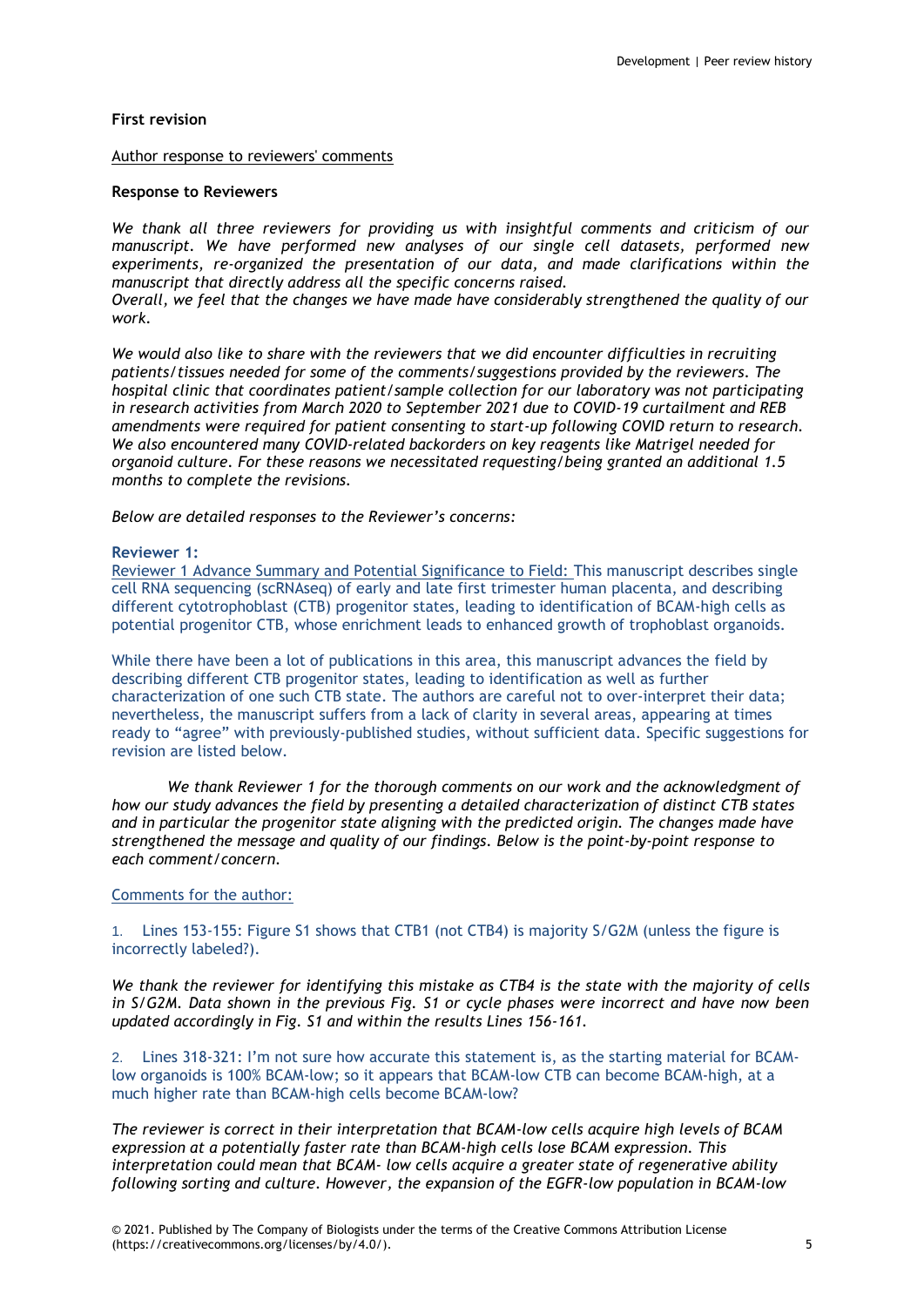*CTBs can also be interpreted as BCAM-low cells spontaneously differentiate (at a greater rate than BCAM-high cells?), as EGFR is a CTB marker and is down-regulated in SCT and EVT in vivo. To capture both interpretations better, we have added new text in Lines 372-375 that describe this alternative viewpoint.*

3. Lines 335-338: Not clear what this "EGFR-lo" trophoblast is? What does "greater plasticity" mean? The authors should be able to distinguish between "greater plasticity" and "differentiation" with relatively simple assays: are the BCAM-low organoids differentiating prematurely and if so, into what lineage?

*We are unsure of what the EGFR-low population is, though we initially interpreted this population as a subset of cells losing progenitor/stemness and developing into more differentiated states. To address whether BCAM high/low populations have different differentiation potentials, we performed new experiments where CTBs were sorted on level of BCAM expression, established as regenerative organoids for 5 days, and then subjected to 10 day EVT differentiation where RNA was collected and organoids were imaged at days 0, 3, 7, and 10. Further, endpoint day 10 organoids were PFA fixed and used for IF imaging of CTB and EVT markers.*

*While brightfield imaging showed that both BCAM-high and -low derived organoids develop EVTlike growth/extensions by day 7 of EVT culture, qualitatively we did not see any notable differences between BCAM groups. IF imaging of the CTB marker EGFR and the immature EVT marker α5 integrin (ITGA5) likewise showed that CTB composition and early EVT development are not different. Though consistent and in line with our previous data, BCAM-high derived organoids generated larger organoids than BCAM-low organoids.*

*We also aimed to examine mRNA levels of key progenitor (TP63, TEAD4), SCT (CSH1, CGA), immature (ITGA5, NOTCH1), and mature EVT (HLA-G, NOTCH2) genes at the four timepoints. However, following BCAM-low/-high sorting and organoid culture, we did not collect sufficient RNA quantity to assay all these genes, and instead opted to only examine levels of NOTCH1 and HLA-G. We recognize that this does not address if BCAM-low/high CTBs are committed more to forming the SCT lineage, and as such is a limitation of this work. Revision time-line constraints imposed by unforeseen reagent backorders needed for organoid culture (NRG1, Matrigel) did play a major role in limiting the scope of these experiments.*

*To summarize, these new experiments suggest that the differentiation potential of BCAM-high and BCAM-low organoids into the EVT lineage is not different. New data is presented in Fig. S5 and described as new text within the results on Lines 375-384.*

4. Lines 392-405: This is very confusing and needs to be re-worded; it appears that the authors are trying to make their data appear to be in agreement with this previous publication. However, there is no evidence presented in this manuscript about the ITGA2+ population being bipotent, so the authors should more clearly compare and contrast their data with those presented in Lee et al. (2018).

*We thank the reviewer for this comment. We agree with them that there is no concrete evidence that the ITGA2 population has a level of bipotency. New computational data performed for this revision involved integrating our chorionic villi and Vento-Tormo single cell datasets with our hTSC-derived organoid single cell data.*

*Combining these data and performing scVelo pseudotime modeling identified an additional origin/progenitor state aligning with ITGA2 expressing cells predominately derived from organoids. While this data does not address whether this population has a level of bipotency to differentiate into SCT or EVT, pseudotime modelling does show that ITGA2 cells contribute to column and EVT subsets, suggesting that these cells are a column progenitor.*

*We have revised the paragraph in the discussion to more accurately reflect what these cells may represent, including additional insights generated from new single cell analyses; Lines 464-466.*

# Additional minor comments:

Line 147: this should read "cCTB2 expresses, at comparable levels to CTB1…."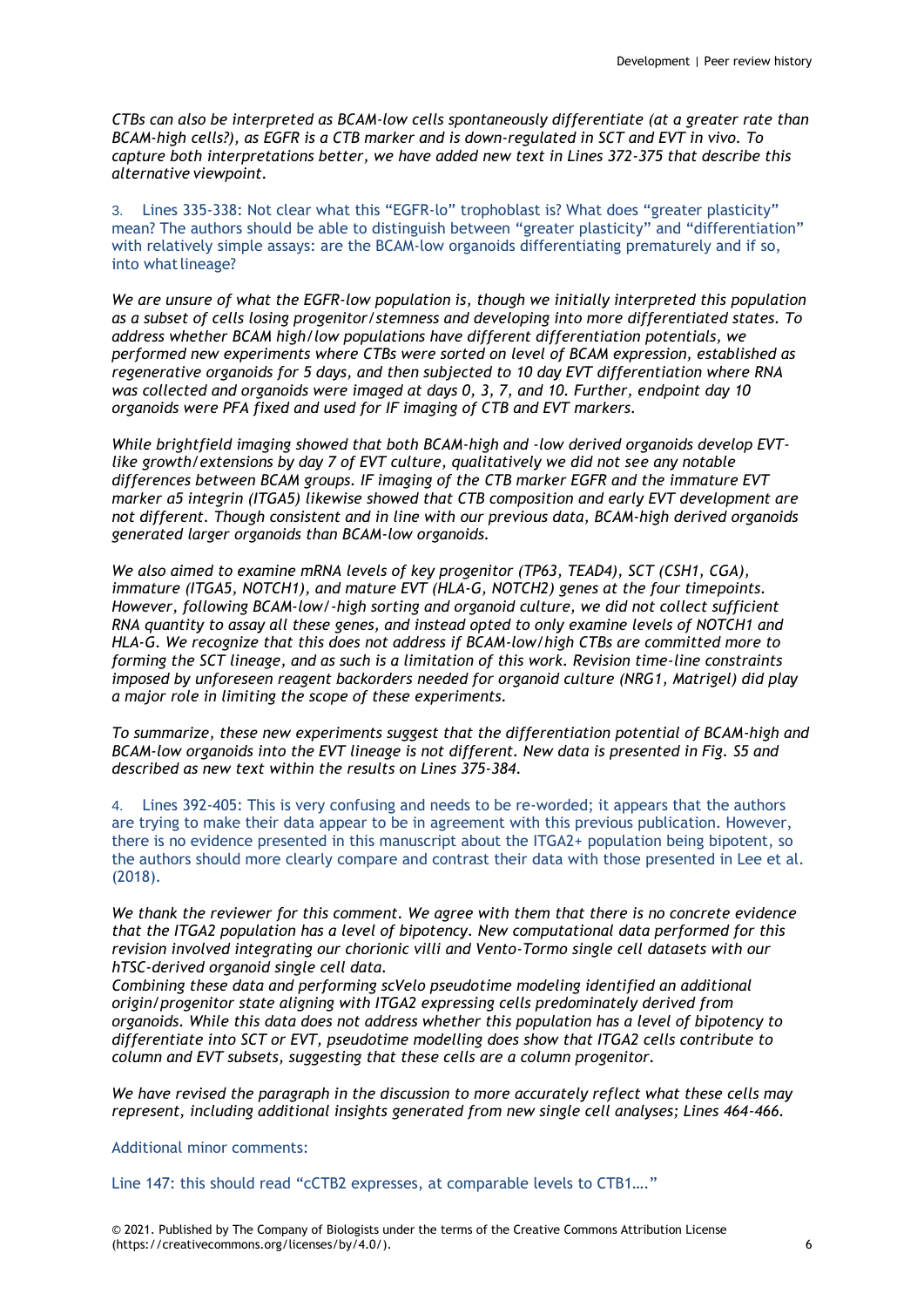*We thank the reviewer for noticing this error and have corrected this mistake.*

Line 152: Not sure if the majority of cCTB2 are in G1 (per Figure S1): the proportion of cells in G1 is greater in cCTB2 than cCTB1, but an equal proportion of cCTB2 appear to be in G1 and S phases.

*We apologize to the reviewer that the data presented in this figure was not correct due to a mistake generated in Seurat in R. We have replaced the old figure with a revised figure that now shows the correct single cell informed cell cycle state data. Of note, cCTB1 actually has a greater proportion of cells in S and G2M than cCTB2 which is interesting and perhaps unexpected considering the cCTB1 gene signature reflects a more mature column/EVT state.*

Lines 265-268: Not sure if I agree with the assessment of the variability in ELF5 expression; while in CT27 and CT29, it is more aligned with the CTB2 state, in CT30, it appears to be most enriched in the cCTB state.

*We recognize the limited interpretability of the data presented in the heatmaps of Fig. 3. Previously, we had initially subset cells of each hTSC cell line (CT27, CT29, and CT30), reclustered this data, and then averaged gene expression within each cluster of each cell line. As a result of this, intra-cell line comparisons of average gene expression are possible, however any comparison across cell lines was not possible and this data needed to be modified to improve its interpretability.*

*To fix this error and allow for direct comparison across each hTSC cell line in our data, we instead began with the combined hTSC data (including cells from CT27, CT29, and CT30-derived organoids) and introduced a new variable that included the combined cluster identities as shown in Fig. 3D, but with the addition of the cell line from which all cells were derived (for example, cells in CTB1 of the combined hTSC data were given a label of either: CTB1\_CT27, CTB1\_CT29, or CTB1\_CT30 – this maintained cluster identity and cell line origin within the combined dataset, allowing now for direct comparison across the three cell lines used). With this, we then averaged gene expression to the identities included in this new variable, providing an average gene expression level for every gene in each cluster as well as cell line. Next, to improve interpretation of the data, we decided to combine the previous three heatmaps (one heatmap for each cell line) into one heatmap that allowed for easier visualization of average log gene expression differences across the various states derived from either CT27, CT29, or CT30.*

*From this, we now see that ELF5 expression is predominantly found in CTB1 cells in each cell line condition, with some additional expression in CTB2 cells derived from CT27, and reduced expression seen in the cCTB state. As well, we see greatest ELF5 expression in organoids derived from the CT27 cell line.*

*Due to these modifications, we have updated our description and subsequent interpretation of the data presented in the heatmaps found in Fig. 3. Revised text outlining these updates are found in Lines 289-293 in the results.*

## **Reviewer 2:**

Reviewer 2 Advance Summary and Potential Significance to Field:

This is a single cell RNA sequencing study of human first trimester placental villi as well as human trophoblast stem cell- derived organoids. In addition to a detailed scRNA-seq analysis identifying various cell states/populations in both entities, the authors try to correlate these datasets and conclude that largely, hTSCs recapitulate the in vivo differentiation trajectories. They also zoom in on a particular factor that was identified in both datasets, BCAM, as a stem/progenitor cell-enriched cell adhesion molecule that endows cell with a higher proliferation rate, albeit not with higher regenerative potential in single cell cloning experiments.

# *We thank the reviewer for their constructive and thorough comments.*

#### Comments for the author:

1. The scRNA-seq data lack substantial technical detail. By default, the placental villus digest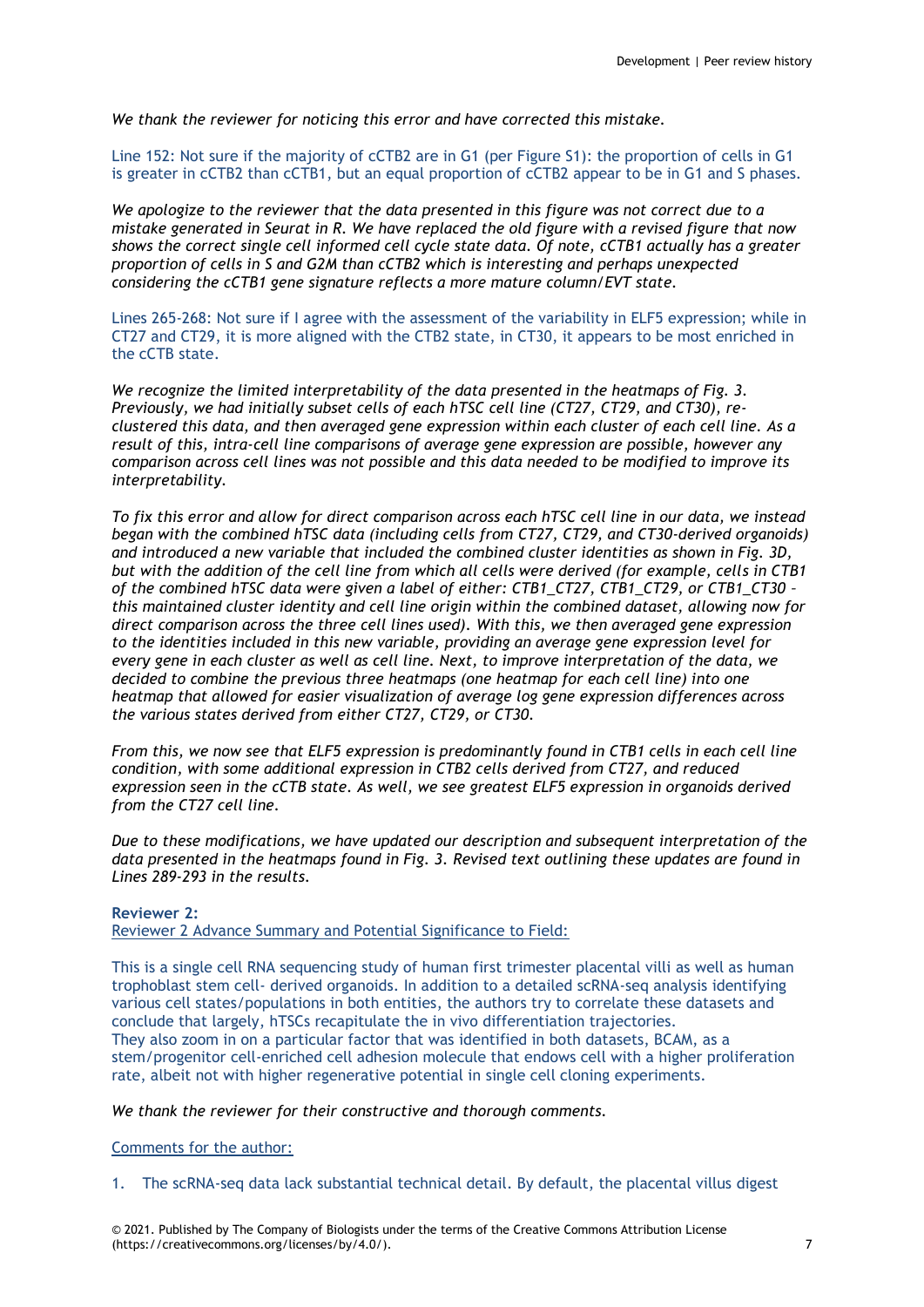with collagenase/hyaluronidase will not capture syncytiotrophoblast cells, and even the extent to which EVT cells can passage through the Chromium device, which has a microfluidic diameter of 30µm, is questionable. The authors should compare their scRNA-seq dataset to bulk data of first trimester placental villi and scrutinize their data for key cell types they may be missing out on.

*The reviewer raises some important points about the limitations of the 10X Chromium microfluidics platform for generating single cell cDNA libraries. It is true that placental villous (and possibly organoid) syncytiotrophoblast will not be captured on this platform due to the large and atypical cellular/nuclear composition of this multinucleated structure; enzymatic digestion will simply result in the generation of free syncytial nuclei. The procedure in which enzymes are used to generate a single cell suspension from chorionic villi was a very challenging process due in part to syncytial nuclear release and resulting acellular DNA that gummed up our cell suspensions leading to excessive cell loss. Through trials of different DNaseI treatments we were able to greatly reduce the impact of syncytial DNA.*

*Despite not being able to capture true syncytia, we are able to capture a CTB population that are likely in the process of fusing; we term these cells SCT precursors (SCTp). These cells express many genes associated with the syncytiotrophoblast, and while not true syncytiotrophoblast, we can still model CTB differentiation into a downstream SCT precursor. Future single cell omics approaches will need to either utilize spatial single cell platforms or single nuclei seq platforms. Our lab recognizes this and we are currently investing time and effort to optimize single nuclei RNA seq workflow for future work.*

*We respectfully point out to the reviewer that the 10X Chromium microfluidics bore is 50 μm, not 30 μm (though it is true 10X Genomics has only tested in house suspended cells up to 30 μm in diameter). While this size may still limit the capture of truly large cells like polyploid EVT, it is important to keep in mind that cells in suspension are much smaller than when they are adherent to a substratum. So, while an EVT imaged by IHC within the decidual bed may be 100 μm in diameter, in suspension this cell may be as small as 50 μm. Our data suggests that we are capturing most trophoblasts within the placenta, and the Vento-Tormo dataset indicates they have captured a significant portion of decidual EVT as well. We do however agree with the reviewer that even with a 50 μm bore, we are likely missing the capture of some cells, and this is a limitation of the system.*

*We are unsure of what the reviewer is asking of us regarding the comparing of our single cell data to bulk RNA- seq data. It is difficult to draw comparisons from averaged RNA profiles (bulk seq) to single cell RNA profiles. The known gene markers used to characterize/define each cell state show that cell capture is efficient and that the data generated agrees with what is known about genes expressed in general trophoblast subtypes.*

2. I could not see a reference to vital scRNA-seq data, i.e. the table with cell number should also include how many genes per cell they find expressed, and the total number of reads per cell obtained. How many dropouts were observed? These details are critical to evaluate the quality of the scRNA-seq dataset.

*As suggested, we have added to the technical detail of overall scRNA-seq quality control described in Table 1. We have updated the table to include the fraction of reads in cells, the mean number of reads per cell, the median UMI counts per cell, the median genes captured per cell, and the total number of genes detected in each sample that we generated in-house (GSE174481). This information for E-MTAB-6701 was not previously published by Vento-Tormo et al and is not publicly available for their dataset. Unfortunately, due to a server error this information was deleted for our re-processing of E-MTAB-6701. We do not believe this to be a concern as the publication of this data and subsequent re-analysis of this dataset in multiple publications provides informal indication of its quality. As well, we have included this data for our new datasets included within this paper and have applied a strict quality control pipeline, detailed in the Single-Cell RNA Seq data analysis subsection of the methods (Lines 625-631), to ensure only quality cells were used in this study.*

*Regarding read dropouts, this is not something that is quantifiable in each sample. Common bioinformatic packages used to assess dropouts in single-cell RNA seq experiments (M3Drop, RESCUE, scDoc, SDImpute, etc.) address the dropout problem by imputing the missing gene*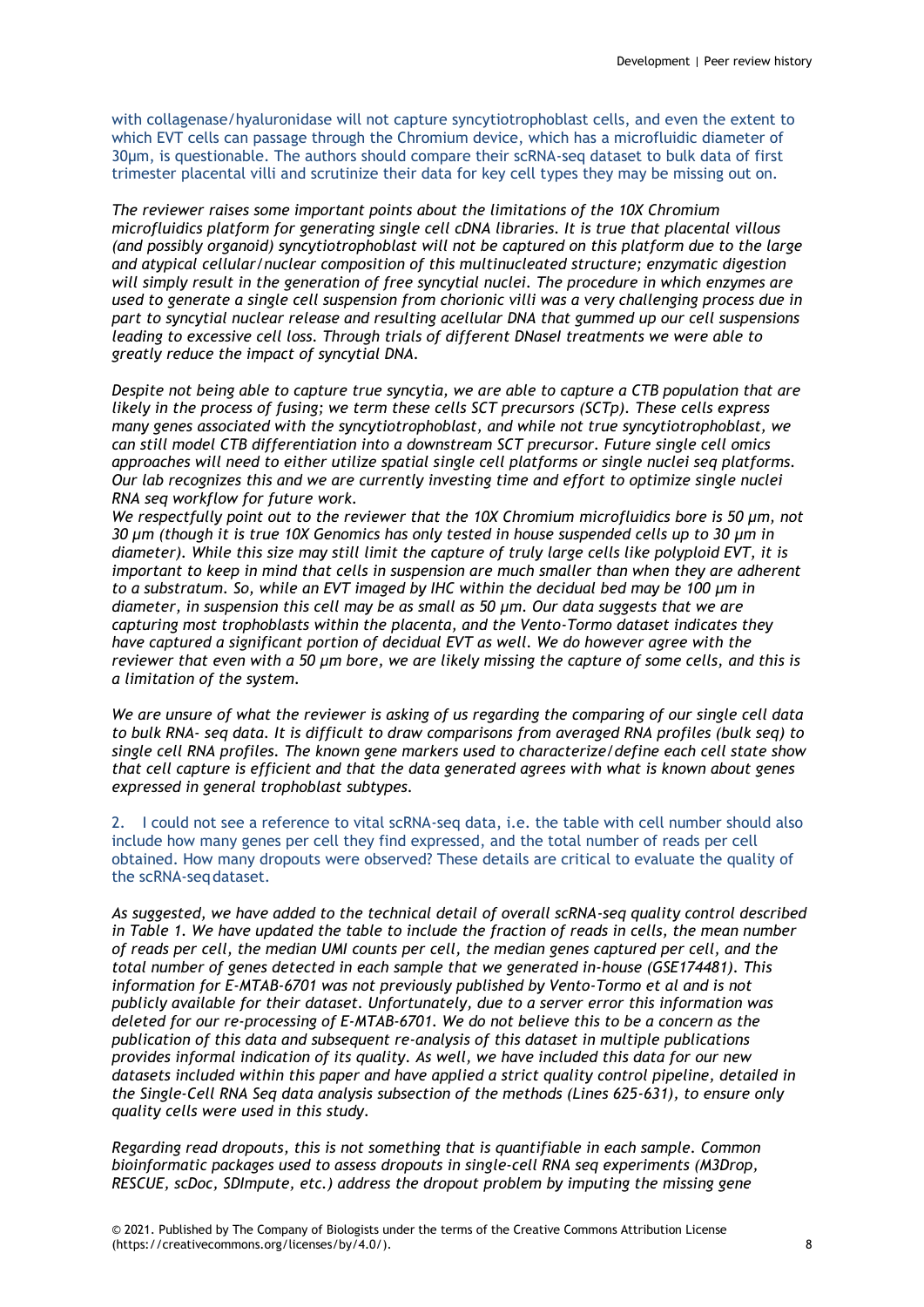*expression data. This practice can result in false positives being introduced, and therefore avoided to maintain data reproducibility. We do recognize that we were not clear in how we handled read dropouts in our dataset and have updated the Single-Cell RNA Seq data analysis methods subsection to clarify this. In short, we used the feature selection function in Seurat to focus on the top 2000 genes that showed cell-cell variability (Lines 595-597). This ensures that biological signal in our data is prioritized and that we are minimizing the possibility of measuring an artefact resulting from read dropouts.*

3. The authors start with over 50,000 cells, but report on only ~7,800. Presumably all the other cell types are villous msenchyme, described in Supp. Fig. 1. These are very unwieldy and hard to read UMAPs. The authors do not make any further reference of all these other cells. This should be done in the main text, beyond the routine pipeline graphs shown in Supp. Fig. 1.

*The reviewer is correct that approximately 7800 trophoblasts were used for downstream analyses following quality control computational pipelines. As can be seen within the UMAP showing maternal/decidual cells (Fig. 1B; Fig. S1F). The majority of the 50,790 cells came from the Vento-Tormo decidual samples, and the reviewer is correct that the majority of the captured cells are mesenchymal/stromal and immune cells of the decidua.*

*Placental mesenchymal and immune cells also contributed to a significant portion of captured cells; for our analyses we were interested only in the trophoblast component and therefore did not describe/analyze non- trophoblasts beyond their general identification inferred from gene expression.*

*As suggested, we have moved the single cell clustering data of the entire fetal/maternal landscape into Fig. 1.*

4. The authors reference previous studies of exactly this type, indeed this is at least the fourth single cell analysis of first trimester placentas. While a blanket statement is made that overall their data are very consistent with the previous reports, this should be analyzed in far more detail. These single cell data become un-interpretable if every study identifies different numbers and identities of cell types and states. While some corroboration of findings by repeat studies is desirable, it needs to be made obvious how precisely these data overlap. UMAPs with and without inlcusion of the other data (and not just Vento-Tormo et al) is required.

*The reviewer raises concern about dataset consistency and how well our data fits into the first trimester single cell placental landscapes previously described by Vento-Tormo et al, Suryawanshi et al, and Liu et al.*

*We recognize that high dimensional single cell gene expression data is inherently subject to bias, especially when factoring in varied sample preparation protocols, sequencing technology choice, data pre-processing, and data quality control filters that are not standardized across studies. Data pre-processing can greatly influence which cells are maintained in downstream analyses and, if not carefully controlled, can introduce bias. This is one likely source of the inconsistencies described by the reviewer when comparing multiple single cell atlases that are independently curated. In addition to this, cluster resolution is an important parameter used to modify the number of clusters generated in single cell data. Importantly, for higher resolution parameters the gene expression differences needed to call different states will be smaller. Lower resolution parameters therefore indicate large transcriptomic differences are needed define different clusters. Because this parameter is not controlled across single cell studies, the number of clusters found in different single cell atlases (or when these atlases are re-analyzed) is likely not consistent, and should be carefully interpreted. Within our study, we have used the clustree package to assess cluster stability at various resolutions and use this to select robust and ideal resolution parameters for our research questions.*

*This said, we did aim to integrate our data with all publicly available first trimester single cell placenta repositories to improve the power and robustness of our findings, and as well synergize the current first trimester single cell placenta transcriptomic landscape. Because of our concerns noted in the previous paragraph, we cautiously filtered through the available data to avoid introducing technical variability and bias in our study. As a result, we sought to only include data generated on the 10X genomics Chromium platform and only include data from patient tissues*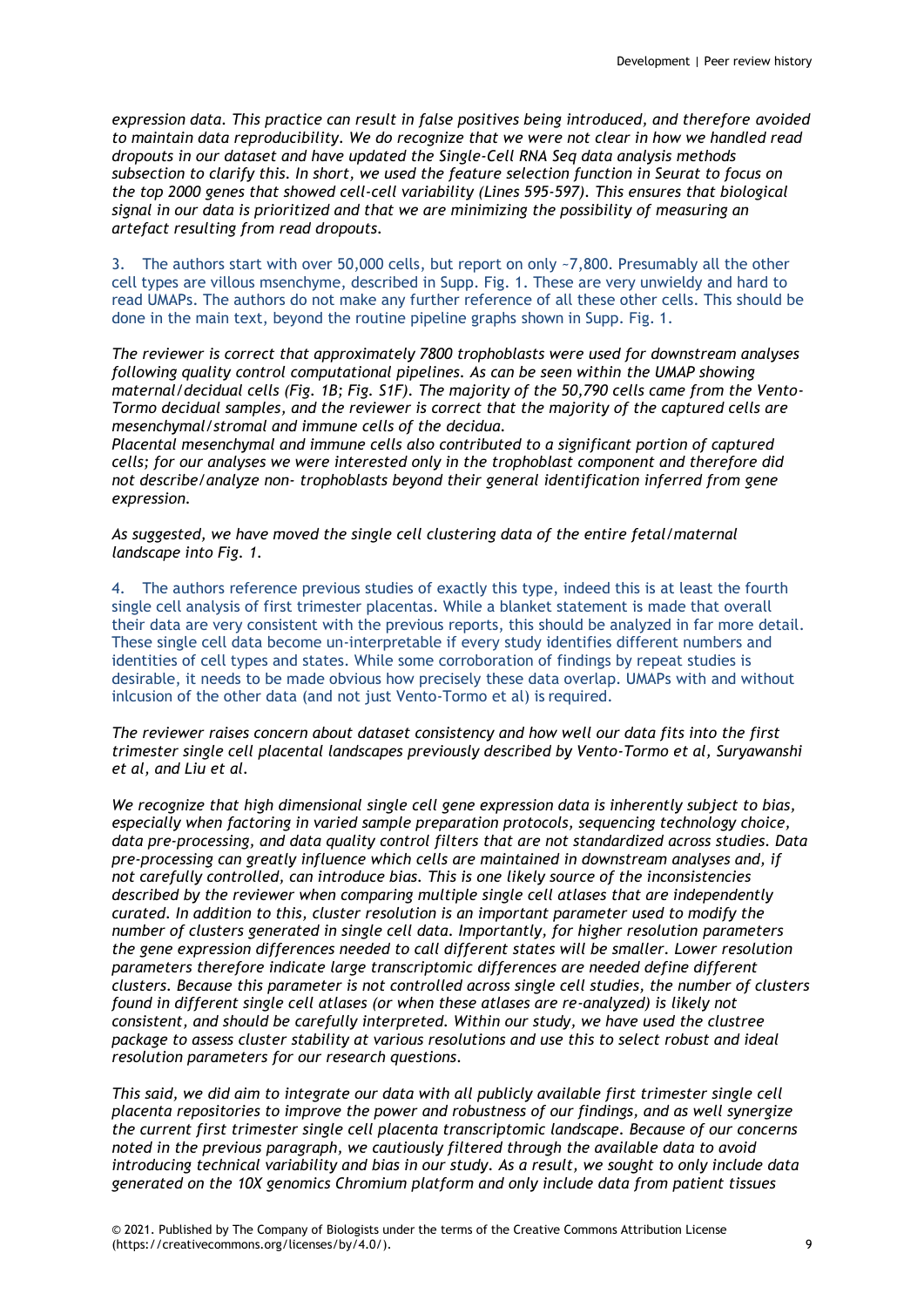*that were digested to a single cell suspension in an unbiased manner (no EPCAM+ or HLA-G + cell enrichment). In addition to this, we applied a strict data preprocessing pipeline, described in our methods, to ensure only high-quality cells were included in our analyses. Further, we ran a pseudo-bulk comparison of the whole gene expression profile of each potential dataset to ensure that only repositories with >90% gene expression similarity to our data (as defined using a Pearson's Correlation Coefficient) were integrated into our study. Based on these inclusion criteria, only a portion of the Vento-Tormo dataset was selected for integration with our data.*

*To ensure that our inclusion criteria was not too strict, we wanted to additionally observe how the 10X samples included in the Suryawanshi paper (n=2) integrated with the Vento-Tormo data and our data that was used in this paper. We did not do this with the Liu et al. data because their data was SmartSeq2, not 10X data, and only provided an n=1. Importantly, some concerns were noted upon integration with the Suryawanshi data:*

- *First, in panel A and B below, we observed less than 90% correlation between our dataset and the Suryawanshi data. As well, clustering of cells by data source (GSE174481, E-MTAB-6701, and PRJNA492324) and not by gene expression profile was observed with our in-house data (GSE174481) clustering cohesively with the Vento-Tormo et al (E-MTAB-6701) data and the Suryawanshi et al data clustering distinctly.*

- *Second, in panel C below, looking at the PRJNA492324 data relative to our GSE174481 data and the E- MTAB-6701 data, we observed increased expression of hemoglobin-related genes such as AHSP, HBG1, HBG2, HBA1, HBA2, and HBM. We interpret this as possible contamination in the dataset that could introduce unwanted data artefacts if integrated.*

- *Third, in panels D and E below, further observation of the Suryawanshi (PRJNA492324) data on its own demonstrated reduced trophoblast capture (only 640 trophoblasts were identified) and poor representation of the first trimester trophoblast landscape with little SCTp (33 cells), column CTB (23 cells), and EVT (11 cells) captured in the data. While not a direct concern for data integrity, when taken together with the previous points described here we made the decision to focus our analyses on our data as well as the 10X genomics data available from Vento-Tormo etal. Together, this provided us with >50,000 high quality fetal/maternal interface cells, generated in two independent facilities using consistent experimental approaches/design and with >90% pseudo-bulk transcriptome similarity.*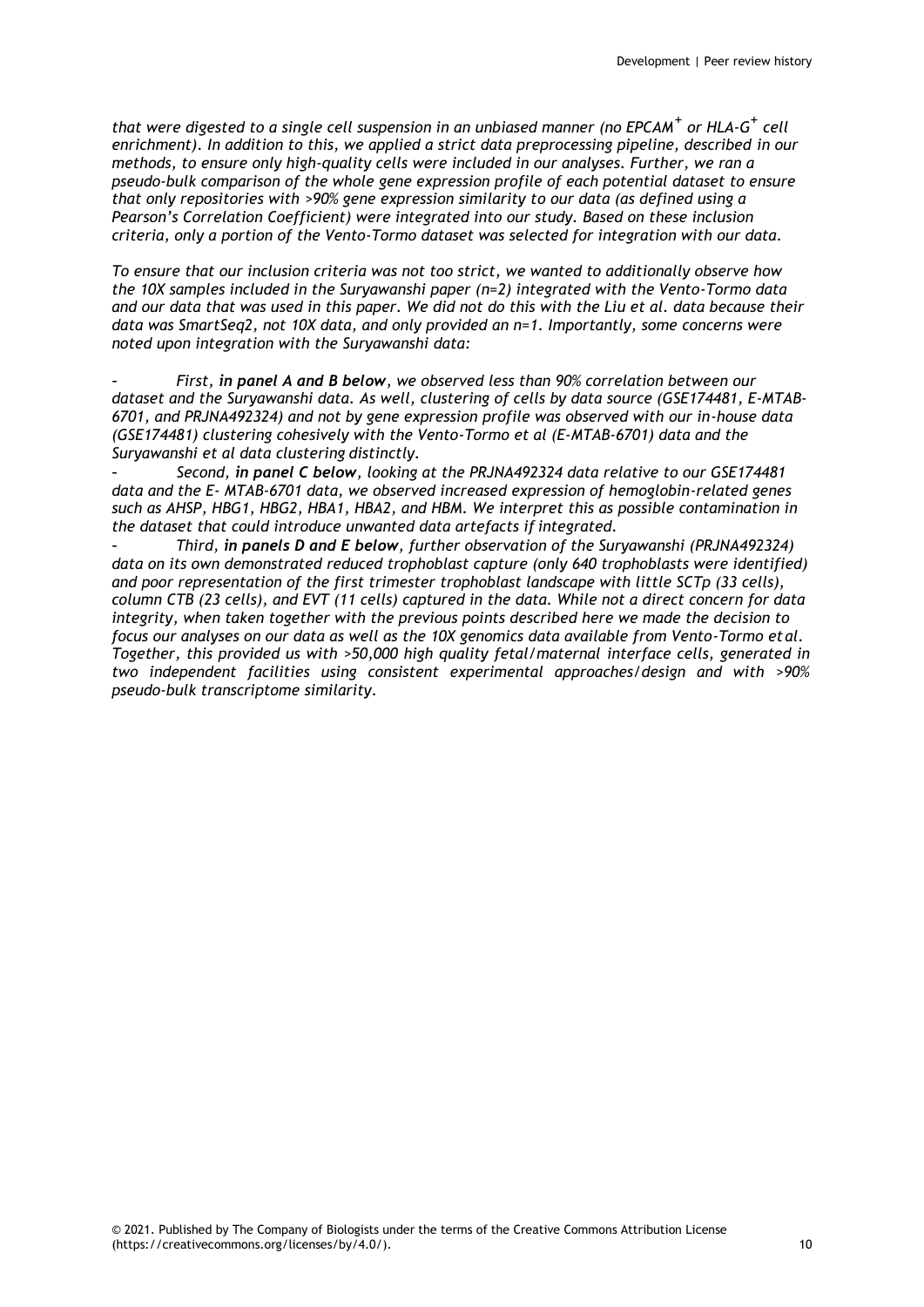

*Figure legend: Data Comparison between GSE174481, E-MTAB-6701, and PRJNA492324. A) Pseudobulk comparison of each data set. B) Uniform Manifold Approximation Plot (UMAP) of the integrated data used in the paper integrated with and without PRJNA492324. C) Violin plots of the expression of hemoglobin-related genes in the trophoblast states identified in each dataset. D) UMAP of the trophoblast data derived from PRJNA492324. E) The number of cells found in each cluster from PRJNA492324.*

The BCAM focus is a bit tenuous, as the gene is widely expressed in CTB and at the base of CCCs. Moreover, albeit being a cell adhesion molecule, the staining pattern is distinctly nuclear (e.g., Fig. 4B, bottom right). The quality and/or specificty of the antibody should be controlled for (by staining of KD cells, for example) and the nuclear localization explained.

*The reviewer is correct in that BCAM is expressed in many states assessed by single cell analysis. Further, IF microscopy shows BCAM to be expressed strongly in most CTB, with levels gradually decreasing within cells of proximal and distal columns; SCT do not express detectable levels of BCAM as assessed by IF. However, when examining mRNA levels, BCAM is highest in the two CTB states (CTB2, CTB3) aligning with the predicted origin determined by scVelo pseudotime analysis.*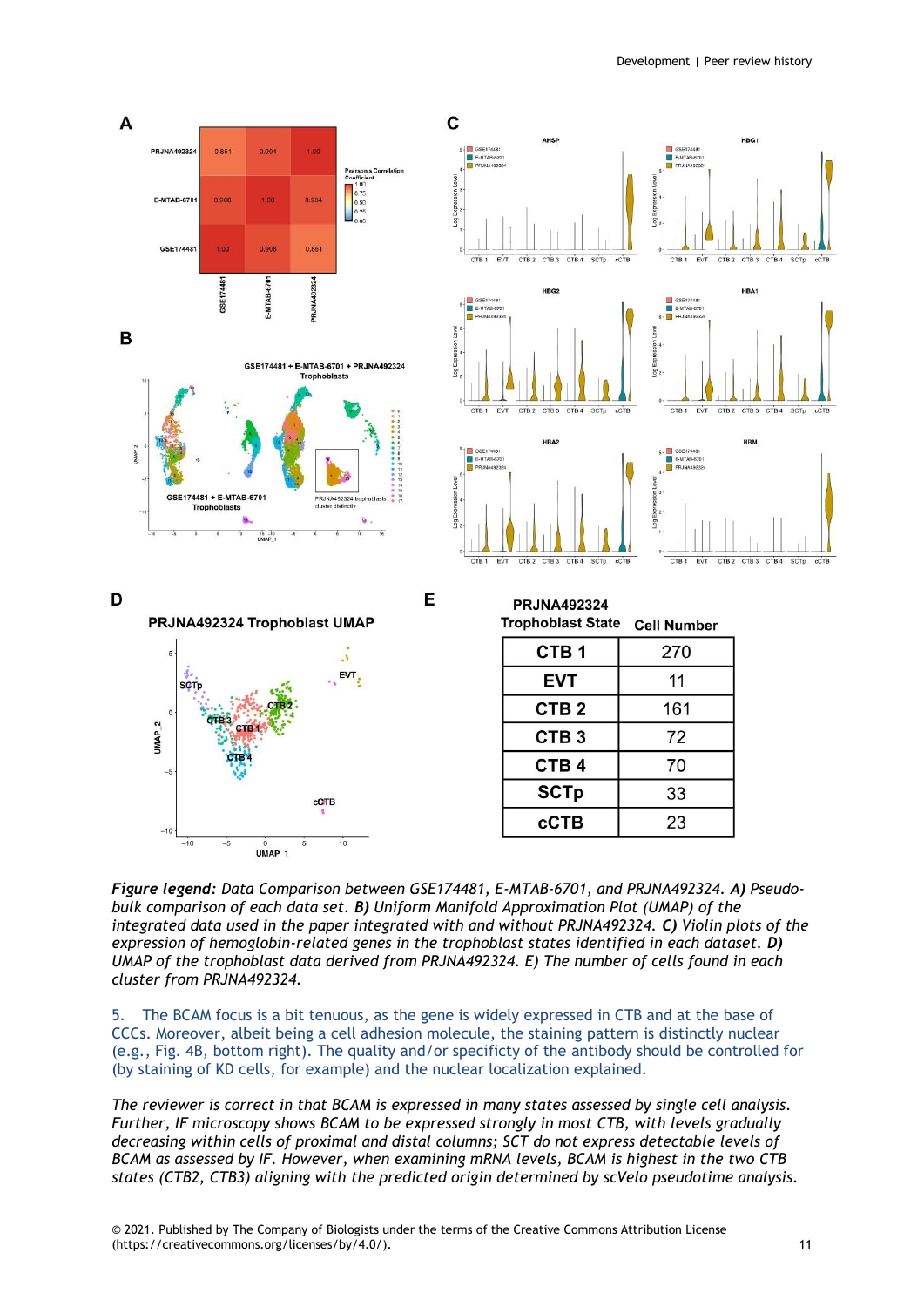*This data shows that BCAM levels gradually decrease as CTB2/3 differentiate into EVT and SCT, and therefore suggests that BCAM may play a role in progenitor CTB biology. We have updated Fig. 2 to better illustrate BCAM mRNA levels in the 8 scRNA-seq informed states (Fig. 2F).*

*We agree with the reviewer that the image in the previous Fig.4B showed nuclear staining of BCAM in some cells. This staining pattern is not what we typically see by IF, and perhaps was the result of non-specific staining of dead cells in that specific organoid. We have replaced the previous BCAM IF image with an image that better reflects typical BCAM localization in trophoblast organoids (Fig. 5B). We also remind the reviewer that we isolate CTB by BCAM surface expression by FACS; this does not rule out that nuclear BCAM staining exists, but the ability to detect/sort on surface BCAM expression by flow does provide additional evidence that BCAM expression in our organoid system is present on the extracellular portion of the cell. Silencing of BCAM, shown in data presented in Fig. 6A, shows that levels of BCAM are reduced in siRNA targeting conditions, suggesting that the BCAM antibody does detect BCAM protein with a level of specificity.*

6. The KD studies are poorly controlled. There is no indication that cells were selected after transfection. Hence, the majority of the cell pool will consist of untransfected cells. These experiments should ideally be repeated by sorting transfected cells (e.g. by co-labeling with a GFP marker) and re-plating of the KD cells only.

*We respectfully point out to the reviewer that we used an siRNA approach to transiently knockdown BCAM in trophoblast organoids. This approach uses siRNA that are not tagged or ectopically expressed by an expression system. We agree with the reviewer that ideally a stable knock-down (tagged Lenti system) or knock-out (CRISPR) approach would be preferable, but we resorted to using the siRNA approach having encountered technical challenges optimizing Lenti viral transduction of vectors expressing BCAM shRNAs in hTSCs.*

7. It is unclear why PEG10 is repeatedly named as a stem cell gene. It should be referred to as paternally expressed - not paternally imprinted - gene. In mice, Peg10 is syncytiotrophoblastexpressed. In human placentas, it does seem to have some reported function in VCT cells. The authors should identify why they reference it as stem cell marker.

*The reviewer is correct, and we apologize for this mistake. We have now modified text in Line 386 and Lines 450-452 to indicate that PEG10 is a paternally expressed gene and not a transcription factor associated with stemness (reference to PEG10 was removed in the discussion).*

8. What are "forward" and "reverse" transfections? To the best of my understanding of the Materials & Methods description, these were simply two repeat transfections of siRNA. Please clarify.

*We apologize to the reviewer for not making the distinction between forward and reverse transfections clearer. Forward transfection refers to the classical lipid-based transfection protocol where cells are initially seeded (often overnight) prior to transfection. In forward transfection protocols, siRNA is combined with the lipid- delivery reagent and added to media the cells are cultured in.*

This is in contrast to reverse transfections where the siRNA and lipid transfection reagent are combined directly with a single cell suspension immediately prior to seeding. We used these two techniques as they allowed us to perform sequential transfections in our organoid system to achieve BCAM knockdown over a 7-day time course.

9. Finally, what does the sentence mean "In summary, these cells were re-suspended in ice-cold growth factor-reduced Matrigel (GFR-M, Corning) to a final concentration of 100%"? Final concentration of what? The Matrigel? I.e. it was left undiluted? If that is the interpretation, please just state "cells were resuspended in undiluted Matrigel".

*The reviewer is correct that our original wording was confusing. We have revised this to simply indicate that hTSCs were resuspended in undiluted Matrigel (Line 531).*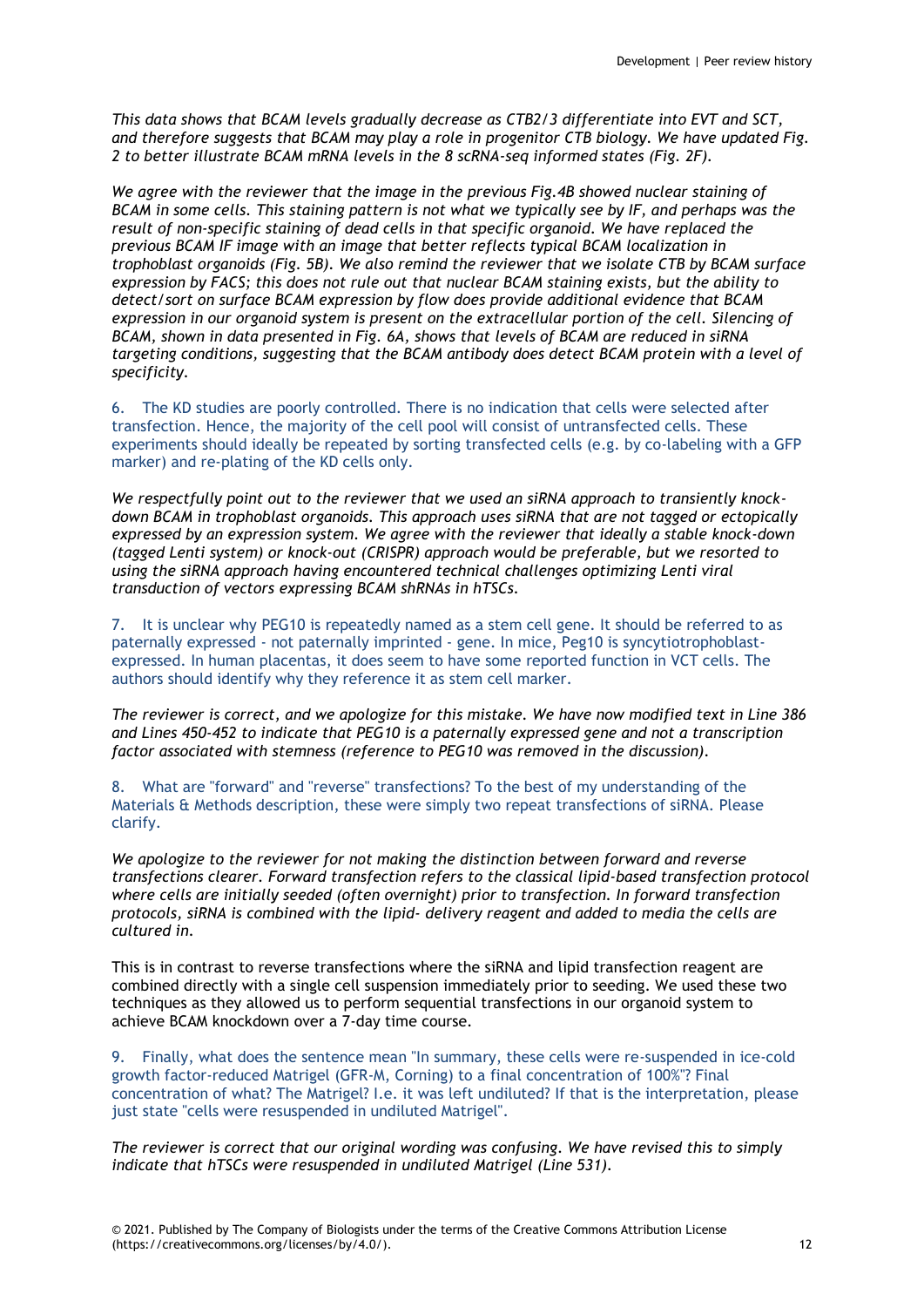Reviewer 3 Advance Summary and Potential Significance to Field...

In this article, Shannon et al. performed single cell RNA sequencing (scRNA-seq) on the first trimester placentas across 5-12 weeks gestational age, with a lineage trajectory analysis identifying the trophoblast progenitor origin and BCAM as a marker of trophoblast cells in this progenitor state. This was followed by a similar analysis on in vitro generated trophoblast organoids, leading to observations in regards to similarities and the extent on which these organoids can model some of the cellular aspects of the early placenta. Furthermore, they use trophoblast organoid assays to validate several of their findings in regards to BCAM+ cells. In general this is a very nice paper, well timed which uses a good mix of in vivo and in vitro data, which no doubt will be of great interest for the field.

*We thank the reviewer for the encouraging remarks and the thorough and thoughtful comments. We have addressed every concern to the best of our abilities and feel the revised manuscript is stronger because of these changes.*

Reviewer 3 Comments for the Author...

The following are some few points that I think will help corroborate some of the findings and conclusions of manuscript as well as making some of the messages clearer.

Key points that in my opinion required attention before publication:

1. Could the authors provide some few examples of the expression of genes mentioned in page 6 and 7 in their UMAPs presented in figure 1 (Similar to Fig 2B). I believe it will help the readers.

*We agree that the inclusion of some UMAP plots depicting qualitative gene expression levels across our identified trophoblast states will improve the interpretation and readability of Fig. 1 and thank the reviewer for pointing this out. We have remodeled Fig. 1 to include 6 feature plots demonstrating gene expression of EGFR, TP63, MKI67, ERVRD-1, ITGA2, and HLA-G in our UMAP projection. These new data are presented in Fig. 1E and described in Lines 139-143 of the results section.*

2. I think that it is important that other pseudotime analyses are performed to complement the RNA velocity provided in figure 2 as different reductions and algorithms may suggest different or similar trajectories.

*We agree that the scVelo trajectory models described in our paper benefits from comparison against other pseudotime and lineage models derived from additional trajectory analyses and algorithms. We previously compared our scVelo results in Fig. 2 with pseudotime trajectories that were derived from both the Monocle2 and Monocle3 platform algorithms. We found here consistent ordering of trophoblasts along both the villous and extravillous differentiation paths, with consistent upregulation of basal cell adhesion molecule (BCAM) within an identified origin population residing in the CTB2 state.*

*To improve clarity of this, we have moved our Monocle3 pseudotime ordering from Fig. S3 to Fig. 2. To further demonstrate consistent observation of BCAM upregulation within our origin, we added a fourth algorithm for trajectory inference, SlingShot. The results of our SlingShot trajectory modelling are consistent with what is previously observed, with some deviation due to limitations in its underlying algorithm being unable to regress out the cell proliferation variable (which can bias trajectory inference). We present our Slingshot ordering in a new Fig. S3 with the Monocle2 pseudotime ordering inserted here as well. Together, we consistently observe BCAM upregulation within a putative trophoblast origin population within the CTB2 state. Together, description of this new data is written in Lines 188-197 of Results.*

3. It is interesting to see that the scRNA-seq analysis of the hTSC organoid differentiation cultures resolve into similar cell type clusters as the placental trophoblast populations. Although integration of different datasets can be problematic and brings their own problems, if done appropriately can bring another level of understanding. Thus, I think that it will be very useful if an integrative analysis were to be provided on the scRNA-seq dataset of the hTSC organoid differentiation culture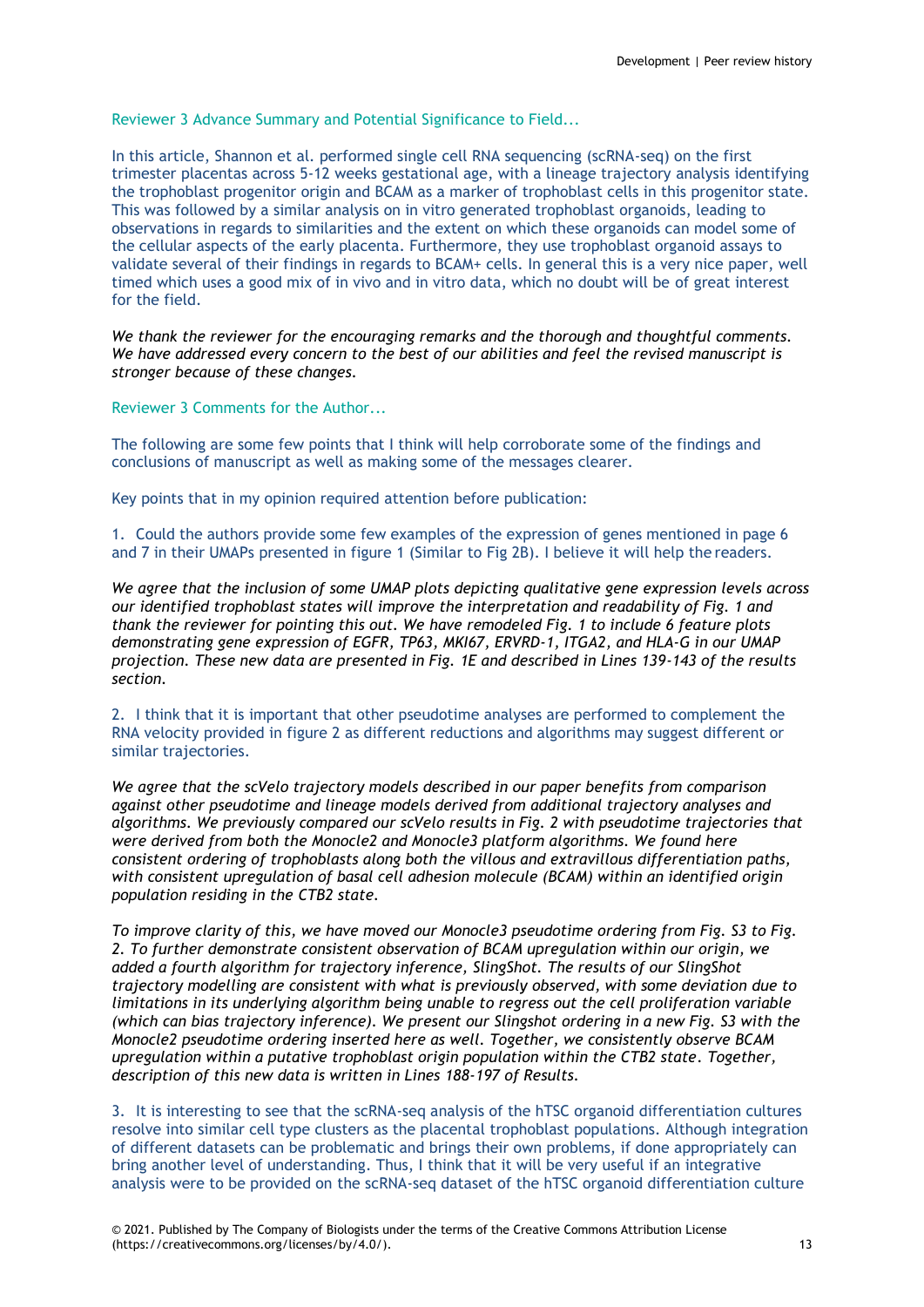and the placental trophoblast populations.

*We thank the reviewer for this insightful suggestion and have included an integrative analysis on our scRNA-seq data derived from both in vivo placental trophoblasts and in vitro hTSC-derived organoids. This data is presented in a new Fig. 4 and clarifies the identification of an upstream CTB progenitor population with upregulated BCAM expression. Description of this new data is written in Lines 320-340 of the Results.*

*In vivo and in vitro data integration further resolved our trophoblast clustering into 9 states. Our in vivo placental trophoblast and in vitro hTSC organoid datasets proved to be similar with some interesting differences noted within the paper. Ultimately, consistent upregulation of BCAM within an origin population found in both the in vivo and in vitro data supports our use of hTSCderived organoids as a model to explore CTB BCAM expression further.*

4. Using the trophoblast organoid cultures it is shown that BCAMlo-sorted cells have a reduction in regenerative properties. On the other hand, does this also mean that cells in this population are more likely to be differentiating to the CTB and EVT lineages? Since the BCAMhigh and BCAMlowsorted cells can both form organoids, can the authors also examine the differentiation potential of the organoids generated from these two sorted cell populations?

*We thank the reviewer for this suggestion. This comment is similar to the comment provided by Reviewer 1 above (comment 3), and we provide a detailed response to how we performed new experiments to test if BCAM- lo or BCAM-hi organoids have different differentiation potentials.*

*Briefly, CTBs from CT29 cells were sorted into BCAM-lo and BCAM-hi and established in regenerative organoid media for 5 days. Following this, organoid media was switched to EVT differentiation media over a 10-day time-course. We focused exclusively on the EVT lineage potential and did not examine SCT potential as we encountered many obstacles in culturing organoids this past summer/fall due to significant reagent backorders. Matrigel, for example, was backordered for 8 weeks, and we were reluctant to use a substitute matrix (i.e hydrogel) so as to maintain culture/experimental consistency.*

*To summarize our findings, we did not find evidence that BCAM-lo CTBs differentiate more readily into EVT than BCAM-hi cells. However we did see, as before, that BCAM-hi CTB grow larger organoids (in both regenerative and EVT conditions). This new data is presented as new Fig. S5 and described in Lines 375-384.*

Other suggestion that I think will improve the manuscript or make it clearer:

5. It was concluded that BCAM enriches trophoblast cells with greater regenerative potential based on the different assays performed using the in vitro trophoblast organoid models. Have the authors examined if BCAM can be used to directly isolate cells from the placental tissue for establishment of hTSC lines or trophoblast organoid? Of course this may no be possible at this stage or depending on the samples that the authors have access to, however I believe that this will be a very important experiment to have if possible.

*This suggestion by the reviewer is very insightful and would greatly strengthen the overall understanding of BCAM in CTB regeneration capacity. We had initially planned on enriching for BCAM+ cells from chorionic villus preparations to examine if such preparations could enrich the isolation of regenerative CTB. Unfortunately, all first trimester tissue collections were halted in March 2020 due to COVID curtailments and were just resumed this past September. We agree that this will be important to do, and we are currently planning CTB isolation experiments to address this in future experiments. Given the length of time and placental sample numbers needed for this work, we feel this is not possible to perform for this revision given the time constraints and logistics we faced with re-instating our REB first trimester placenta study.*

6. Individual samples were grouped into early and late gestational age to examine differences in cellular heterogeneity (Fig. S1G). I think that it will be highly valuable if the maternal/placental contribution could be deconvoluted (maybe using SNPs), rather than solely relying on theoretical origin. Having that relationship resolved may provide insights into differences among the same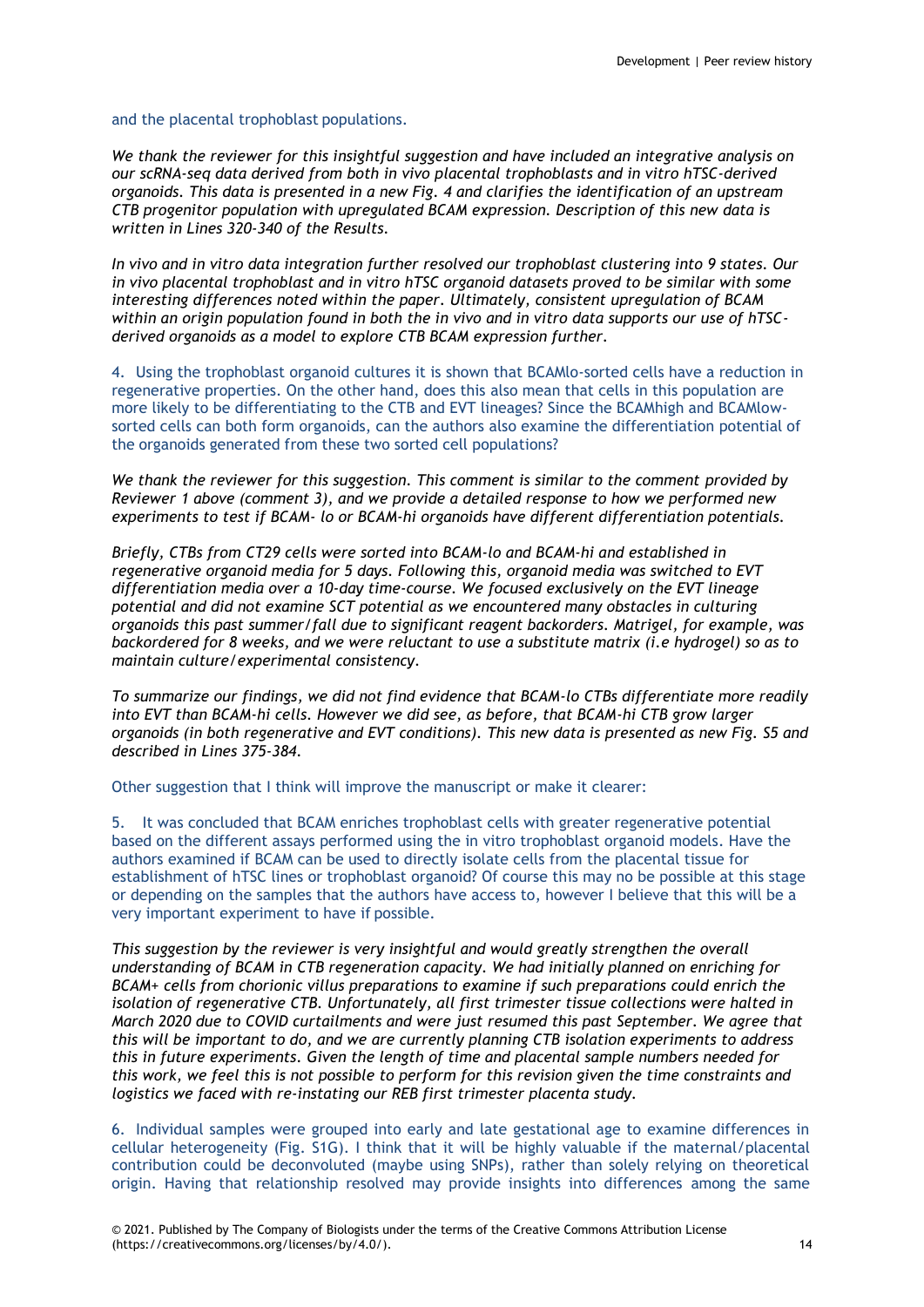#### groups.

*We thank the reviewer for noting a need for applying SNP-based deconvolution methods to determine with greater precision the maternal/placental contributions to our data as presented in Fig. 1 and Fig. S1.*

*We agree that this would provide increased resolution for cell state origins, however, we were able to infer this information theoretically and with some technical insights from the decidual and placental preparations which were sequenced separately, providing a general understanding of the origin of a majority of the cells in each identified state. Further, our focus was specific to the origin and differentiation paths of progenitor placental trophoblasts, not on the origin of all cells within the fetal/maternal interface. As a result, we have not included a thorough SNP-based deconvolution approach within this paper, but note the importance of this for future work that may explore additional cell populations in the fetal/maternal interface and their possible fetal or maternal origin.*

7. Single cell data suffers from dropout, so if a "signature" (made of many genes) could be calculated for the CTB1/2/3 populations, then this could be plotted into the different reduction plots (UMAPs).

*We recognize the need to address the limitation of read dropouts in scRNAseq data and have clarified our approach to this in the Single-Cell RNA Seq data analysis subsection of the methods (Lines 592-594). We were not entirely certain if the signature mentioned here referred to the inference of a general CTB gene signature from our data or referred to a need for data imputation. We made attempts to generate and present a non- proliferative CTB gene signature derived from the top 10 genes upregulated within CTB1/2/3. However, due to word count limitations and concerns that this data was outside the scope of this paper, we decided to omit this data.*

*On the other hand, if this is suggesting the imputation of a gene signature for CTB 1/2/3 based on gene expression profiles in comparable cells, to account for read dropouts, we intentionally did not do this. This was because we wanted to avoid the potential introduction of false positives and technical bias within our data.*

*Further, we applied a feature selection algorithm in Seurat during data quality control (described in the methods) to ensure that only detected and variable genes were used in analysis (prioritizes biological signal over technical noise).*

8. At the moment cluster assignment and their relationship among samples in figure 3D is not clear. Maybe the authors can try to integrate the datasets or show a correlation between clusters?

*We agree that the relationship here is difficult to interpret and have modified the presentation of data in Fig. 3D to clarify the cluster assignment and relationship between the scRNAseq data derived from CT27, CT29, and CT30. All three cell lines used to generate scRNAseq libraries are shown integrated in Fig. 3D, and the individual distinctions between each cell line compartment of the integrated data are then displayed in Fig. 3F.*

9. It will be interesting to examine and discuss if there is any difference between the transcriptomic profile of the BCAM+ trophoblast populations across different gestational ages.

*We agree with the reviewer that this would be a helpful and interesting addition to the paper and have explored the transcriptomic profile of BCAM high and BCAM low CTBs (CTB states 1-3, omitting the CTB4 state which is predominated by a proliferative gene signature) within three gestational age groups across the first trimester (group 1: early, 6-7 weeks GA, group 2: mid, 9-10 weeks GA, and group 3: late, 11-12 weeks GA). This data is included as a new panel G in Fig. 2 and described in Lines 223-228.*

10. If possible it will be important to compare the differentiation potential of the siBCAM organoids and siCTRL organoids? Although in line 337-338 is suggested that BCAM reduction may result in accelerated differentiation, more assays could be performed to validate this in the trophoblast organoid system.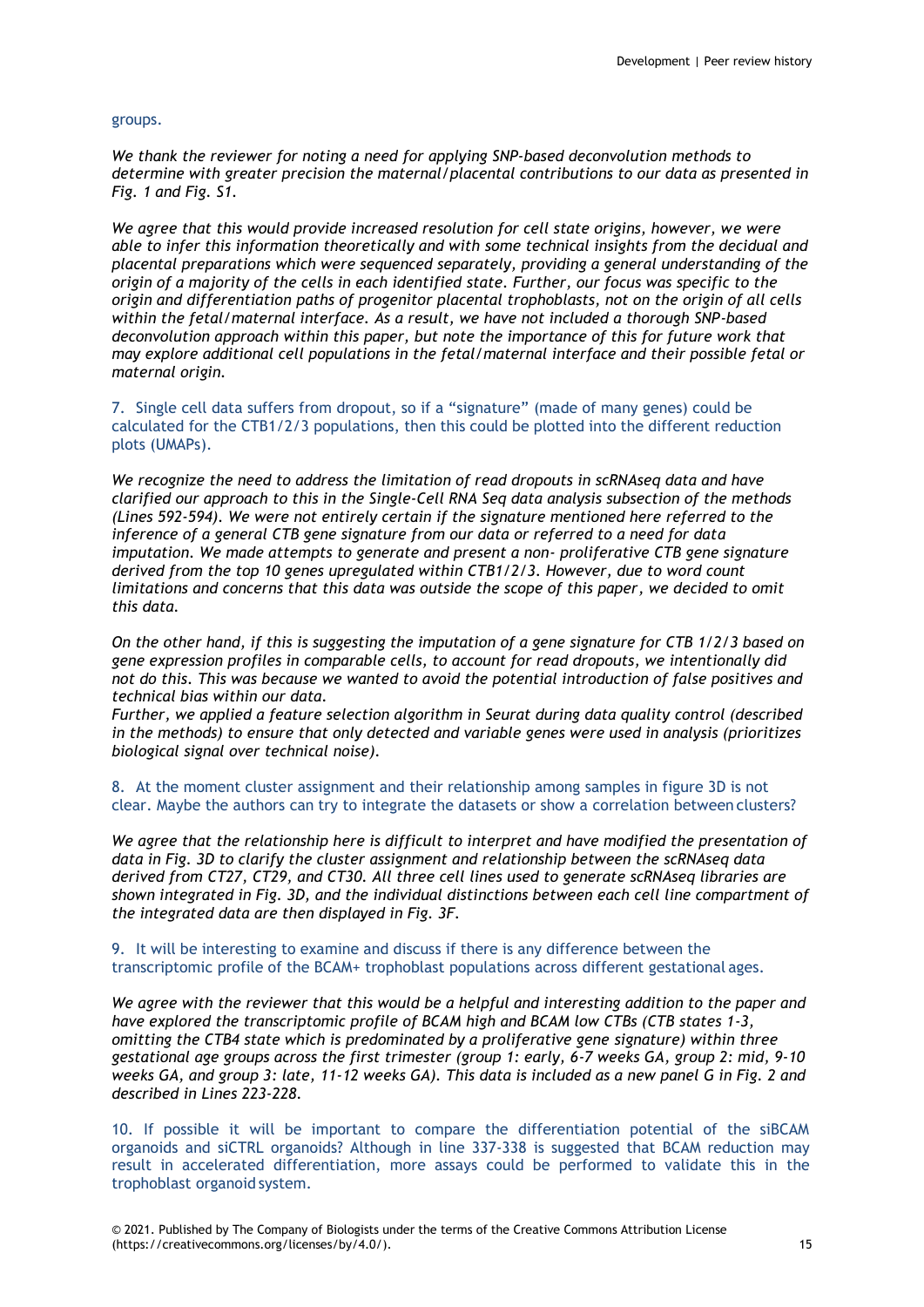*We thank the reviewer for this important suggestion. We have performed BCAM knockdown experiments in hTSC to examine EVT differentiation potential (similar to what was performed using BCAM-low and -high sorted CTBs, though in 2D as opposed to 3D). Because we had initially used an siRNA approach to transiently knock-down BCAM in organoids, we opted to use the same approach in 2D hTSCs to maintain a level of consistency. We opted for 2D hTSC culture as opposed to 3D organoids because of the challenge of sequential siRNA treatments needed to maintain BCAM knockdown during an EVT differentiation timecourse. However, we found that iterative rounds of BCAM (and control) siRNA had a negative effect on overall cell viability. For this reason, we were only able to perform 3 independent rounds of BCAM knockdown in differentiating hTSCs up to day 3 of EVT differentiation. We did collect sufficient RNA from day 6 of differentiation from one experimental round. Unfortunately, we were unable to image or collect timepoints beyond day 6 in the other two rounds, as there was excessive cell death in the cultures.*

*Moving forward, we feel it will be essential to optimize more stable knock-down or knock-out approaches for interrogating gene function in hTSCs and organoids. We are working on optimizing a Lenti shRNA BCAM approach to sort out cells expressing the shRNA vector, but we are still characterizing these cells.*

*New data examining the affect of BCAM silencing in hTSCs is presented in Fig. S5 and described in Lines 401- 407.*

11. For Fig. 5F, a co-immunostaining with a SCT marker (hCG as in Fig. 4B) should be included to indicate the presence of ST, otherwise don't you think that the SCT indicator should be removed.

*We thank the reviewer for catching this oversight. We have removed the descriptive text within the IF images indicating the SCT core.*

12. It would be more helpful for the readers to follow along if the authors could cite each of the sub-panels of the supplementary figures in a more explicit way (Fig. S1A, Fig. S1B, Fig. S1C etc) rather than just citing the whole supplementary figure in each statement in the manuscript.

*We thank the reviewer for pointing this out and apologize for the lack of clarity. We now explicitly indicate each sub-panel for each supplementary figure in the text of the manuscript.*

13. In line 220-223, it would be less confusing for the readers if the authors could rephrase 'three hTSC lines' to 'three lines of hTSC organoids' since that it was the organoids that were used for sequencing rather than the monolayer hTSC lines.

*We have modified the sentence as suggested by the reviewer; Line 239.*

14. The in-text figure citation in line 237 does not correlate to a figure panel showing expression of CGB and CSH1.

*We thank the reviewer for catching this mistake. We now reference the correct figure panel Fig. 3B.*

Second decision letter

MS ID#: DEVELOP/2021/199840

MS TITLE: Cell trajectory modeling identifies a primitive trophoblast state defined by BCAM enrichment

AUTHORS: Matthew J Shannon, Jennet Baltayeva, Barbara Castellana, Jasmin Wächter. Gina L McNeill, Ji Soo Yoon, Jenna Treissman, Hoa T Le, Pascal M Lavoie, and Alexander G Beristain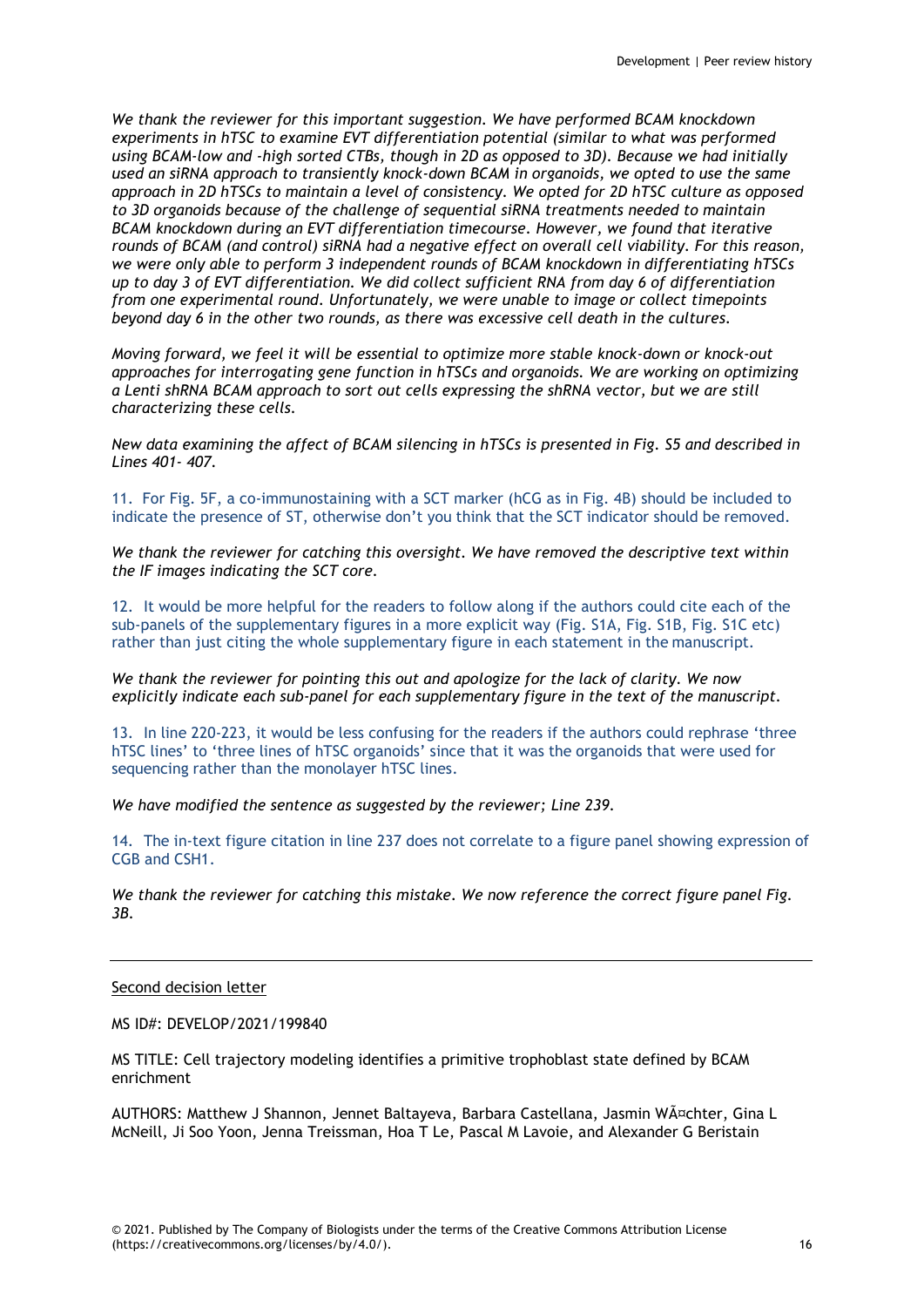I have now received all the referees reports on the above manuscript, and have reached a decision. The referees' comments are appended below, or you can access them online: please go to BenchPress and click on the 'Manuscripts with Decisions' queue in the Author Area.

The overall evaluation is positive and we would like to publish a revised manuscript in Development, provided that the referees' comments can be satisfactorily addressed. Please attend to all of the reviewers' comments in your revised manuscript and detail them in your point-by-point response. If you do not agree with any of their criticisms or suggestions explain clearly why this is so.

We are aware that you may currently be unable to access the lab to undertake experimental revisions. If it would be helpful, we encourage you to contact us to discuss your revision in greater detail. Please send us a point-by-point response indicating where you are able to address concerns raised (either experimentally or by changes to the text) and where you will not be able to do so within the normal timeframe of a revision. We will then provide further guidance. Please also note that we are happy to extend revision timeframes as necessary.

## Reviewer 1

## *Advance summary and potential significance to field*

This manuscript describes single cell RNA sequencing (scRNAseq) of early and late first trimester human placenta, and describing different cytotrophoblast (CTB) progenitor states, leading to identification of BCAM-high cells as potential progenitor CTB, whose enrichment leads to enhanced growth of trophoblast organoids.

While there have been a lot of publications in this area, this manuscript advances the field by describing different CTB progenitor states, leading to identification as well as further characterization of one such CTB state. The authors have now added significant additional analysis of single cell RNAseq data from both TSC organoids and first trimester placenta, as well as performed additional experiments with their BCAM-hi and BCAM-lo organoids, strengthening their conclusions.

## *Comments for the author*

The authors have thoroughly and sufficiently addressed all reviewers' concerns. I have no further suggestions.

## Reviewer 2

# *Advance summary and potential significance to field*

Overall, the authors have made a significant and welcome effort to thoroughly address all reviewers' comments. It is also appreciated that they requested the additional time to conduct the experiments requested. They added some more data and also included additional analyses that have improved the manuscript. The lack of preferential differentiation trajectory bias of BCAMpositive cells casts some doubt on how informative this marker really is. But overall, the study is still important and a great addition to the field.

After reading the authors' responses, this reviewer is now confused whether the 50,000 starting cells are the authors' 'own' sequenced cells, or whether this number is reached after inclusion of the Vento-Tormo data. I.e., are the samples listed under "Files 8-21" in Supp. Table 1 from the Vento-Tormo paper? This is now how I understand it. This reduces the overall power of the current analysis quite dramatically from my previous assumption. The authors should explicitly state in the text (Results, p. 6) how many cells originate from their own study, and how many of these are trophoblast (this number is then in the range of some 1,500-1,800 cells only as "original" data as opposed to re-analysis of previously published data, correct?). This essential information appears to be intentionally blurred or at least very hard to tease out.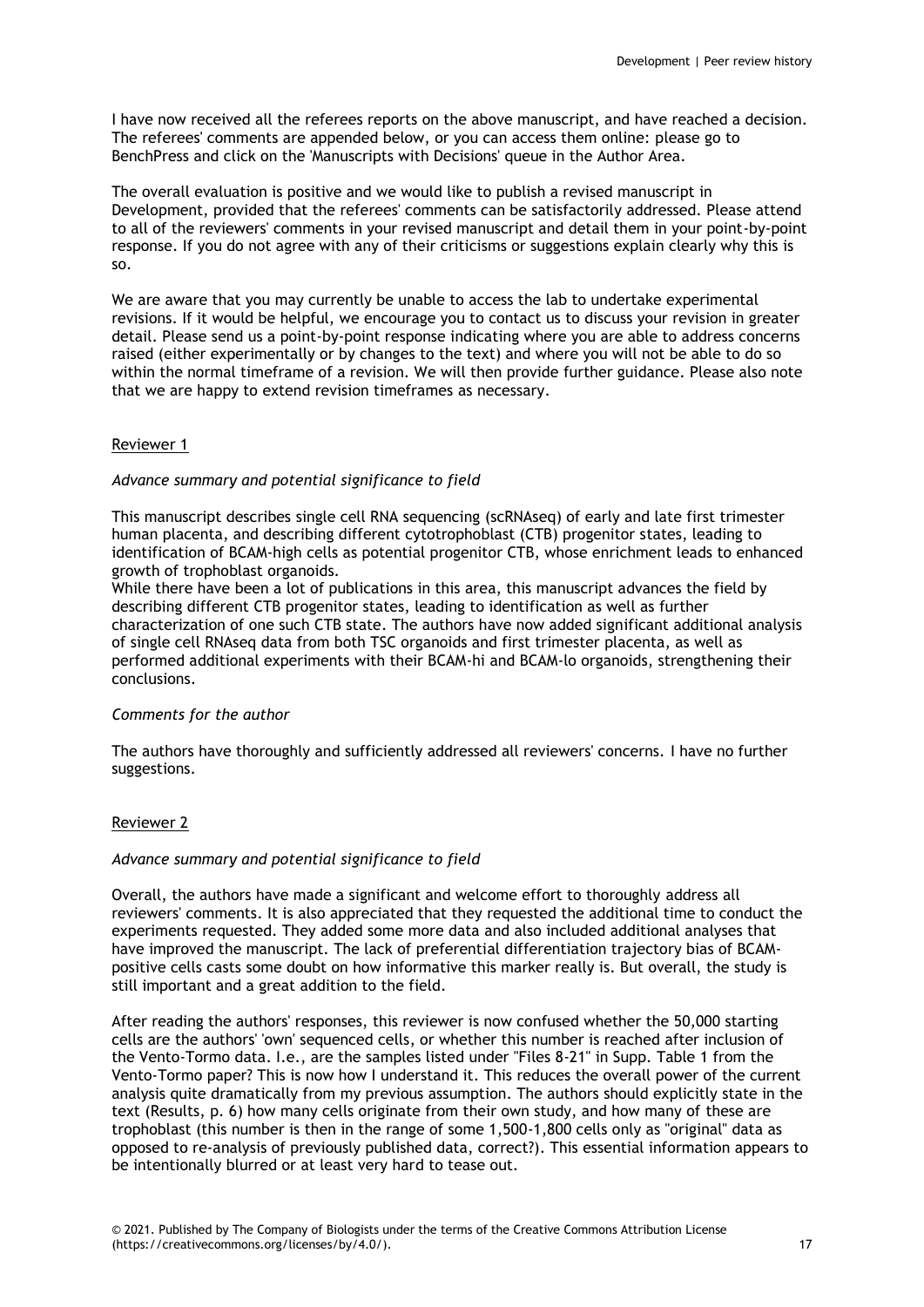A few responses to the authors' comments are not quite valid but are of minor concern and can be easily remedied. An siRNA approach does not preclude co-transfection with a GFP marker that would have allowed to enrich for transfected (and hence knocked down) cells. This is a minor point and does not justify a repeat experiment.

After explanation, the terminology of forward and reverse transfection is unnecessary and certainly not widely used. The simple difference is whether cells are pre-seeded before transfection or transfected in suspension on plating. Both methods are commonly used. The authors should just state it like this and not confuse the reader by the unconventional terminology.

The newly added BCAM IF photo in Fig. 5B (top) is blurry. Please could the authors replace this with a higher resolution photo.

*Comments for the author*

See above.

#### Reviewer 3

#### *Advance summary and potential significance to field*

#### As per my original assessment:

In this article, Shannon et al. performed single cell RNA sequencing (scRNA-seq) on the first trimester placentas across 5-12 weeks gestational age, with a lineage trajectory analysis identifying the trophoblast progenitor origin and BCAM as a marker of trophoblast cells in this progenitor state. This was followed by a similar analysis on in vitro generated trophoblast organoids leading to observations in regards to similarities and the extent on which these organoids can model some of the cellular aspects of the early placenta.

Furthermore, they use trophoblast organoid assays to validate several of their findings in regards to BCAM+ cells. In general this is a very nice paper, well timed which uses a good mix of in vivo and in vitro data, which no doubt will be of great interest for the field.

#### *Comments for the author*

The authors have addressed, when possible, my main concerns with new experiments or analysis. As mentioned before, this is a very interesting manuscript and very timely. In my opinion, the manuscript is ready for publication.

#### **Second revision**

#### Author response to reviewers' comments

#### **Response to Reviewers**

*We thank all three reviewers for reviewing our revised manuscript. Your comments and insights have been helpful for crafting a better manuscript, and we feel the previous and new changes we made based on the reviewer's suggestions have strengthened the manuscript's overall quality.*

## **Reviewer 1:**

Reviewer 1 Advance Summary and Potential Significance to Field:

This manuscript describes single cell RNA sequencing (scRNAseq) of early and late first trimester human placenta, and describing different cytotrophoblast (CTB) progenitor states, leading to identification of BCAM- high cells as potential progenitor CTB, whose enrichment leads to enhanced growth of trophoblast organoids. While there have been a lot of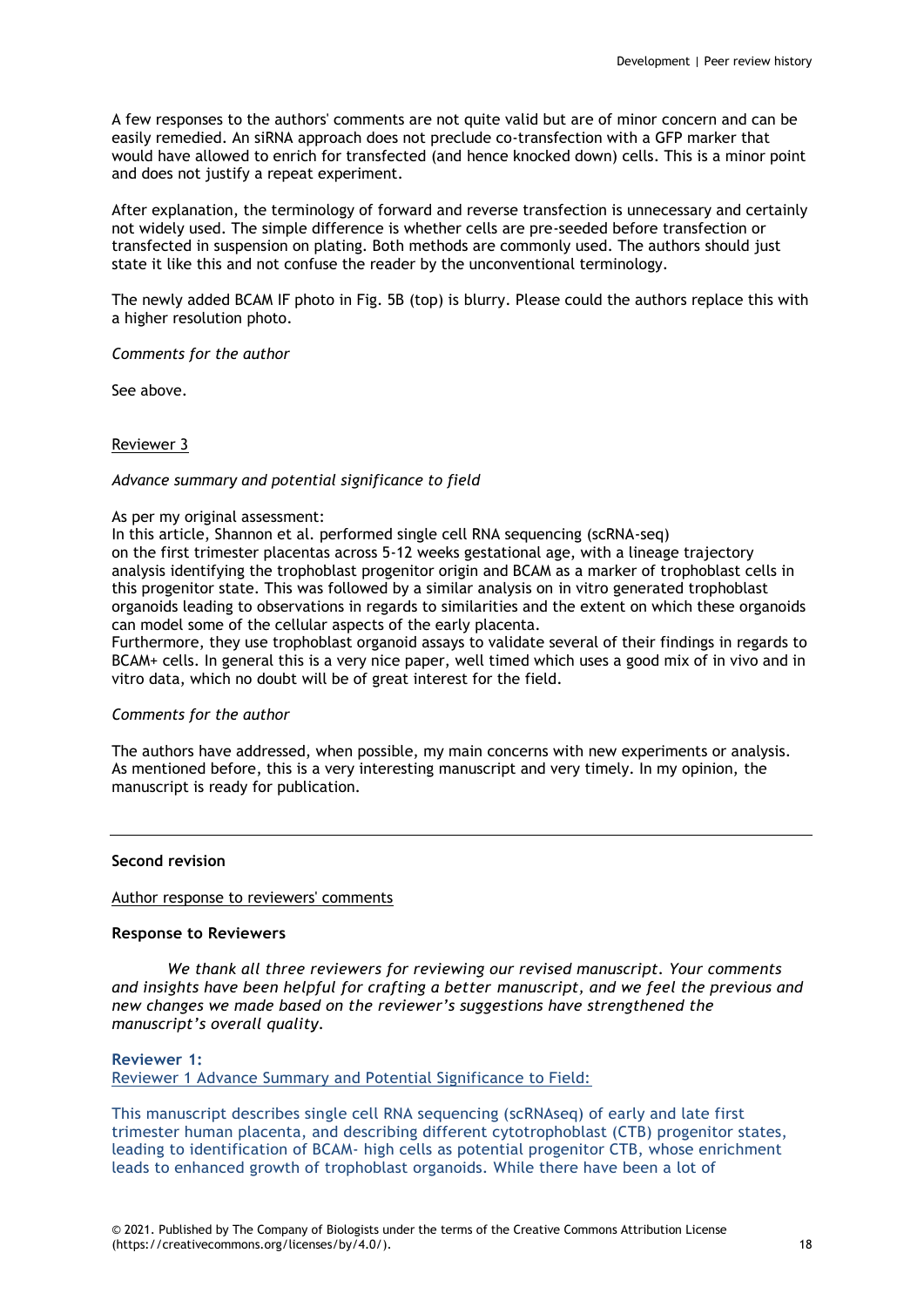publications in this area, this manuscript advances the field by describing different CTB progenitor states, leading to identification as well as further characterization of one such CTB state. The authors have now added significant additional analysis of single cell RNAseq data from both TSC organoids and first trimester placenta, as well as performed additional experiments with their BCAM-hi and BCAM-lo organoids, strengthening their conclusions.

*We thank Reviewer 1 for the thorough comments on our work. We are happy that the reviewer feels our revisions have made our manuscript stronger.*

## Comments for the author:

The authors have thoroughly and sufficiently addressed all reviewers' concerns. I have no further suggestions.

*We thank Reviewer 1 for revisiting our work, acknowledging our inclusion of new experiments/data, and providing their final opinion of our paper.*

## **Reviewer 2:**

Reviewer 2 Advance Summary and Potential Significance to Field:

Overall, the authors have made a significant and welcome effort to thoroughly address all reviewers' comments. It is also appreciated that they requested the additional time to conduct the experiments requested. They added some more data and also included additional analyses that have improved the manuscript. The lack of preferential differentiation trajectory bias of BCAM-positive cells casts some doubt on how informative this marker really is. But overall, the study is still important and a great addition to the field.

## *We thank the reviewer for acknowledging that the revisions we made strengthened our initial submission.*

After reading the authors' responses, this reviewer is now confused whether the 50,000 starting cells are the authors' 'own' sequenced cells, or whether this number is reached after inclusion of the Vento-Tormo data. I.e., are the samples listed under "Files 8-21" in Supp. Table 1 from the Vento-Tormo paper? This is now how I understand it. This reduces the overall power of the current analysis quite dramatically from my previous assumption. The authors should explicitly state in the text (Results, p. 6) how many cells originate from their own study, and how many of these are trophoblast (this number is then in the range of some 1,500- 1,800 cells only as "original" data as opposed to re-analysis of previously published data, correct?). This essential information appears to be intentionally blurred or at least very hard to tease out.

*We apologise that we were not able to make clear the source and breakdown of dataset and cell numbers linked to each dataset. The 50,790 cells shown in Figure 1B as well as the 7,798 cells shown in Figure 1C are cells originating from both our data (GSE174481) and the Vento-Tormo data (E-MTAB-6701) following data integration.*

*In the previous revision Supplemental Figure 2A and 2C showed how each dataset contributes to cells that were sequenced and fed into downstream analyses; 12,794 cells from our in-house dataset (GSE174481), 37,996 cells from the Vento-Tormo dataset (E-MTAB-6701)]. The discrepancy in cell number is largely due to the inclusion of decidual cells in the Vento-Tormo dataset. We included decidual cells in our analyses as cells from the decidua contain interstitial EVT, a trophoblast population we likely did not capture in our own chorionic villous-derived dataset. Our in-house data is derived from 7 placental samples, that following stringent quality control measures, left us with 3843 high quality trophoblasts. This is to be directly compared with the placental villi (4 samples) and decidual EVT (4 samples) trophoblast contribution of the Vento-Tormo dataset leading to 3955 high quality trophoblasts following our quality control pipeline. In summary, our dataset contributed to about 50% of trophoblast content for all downstream bioinformatic analyses.*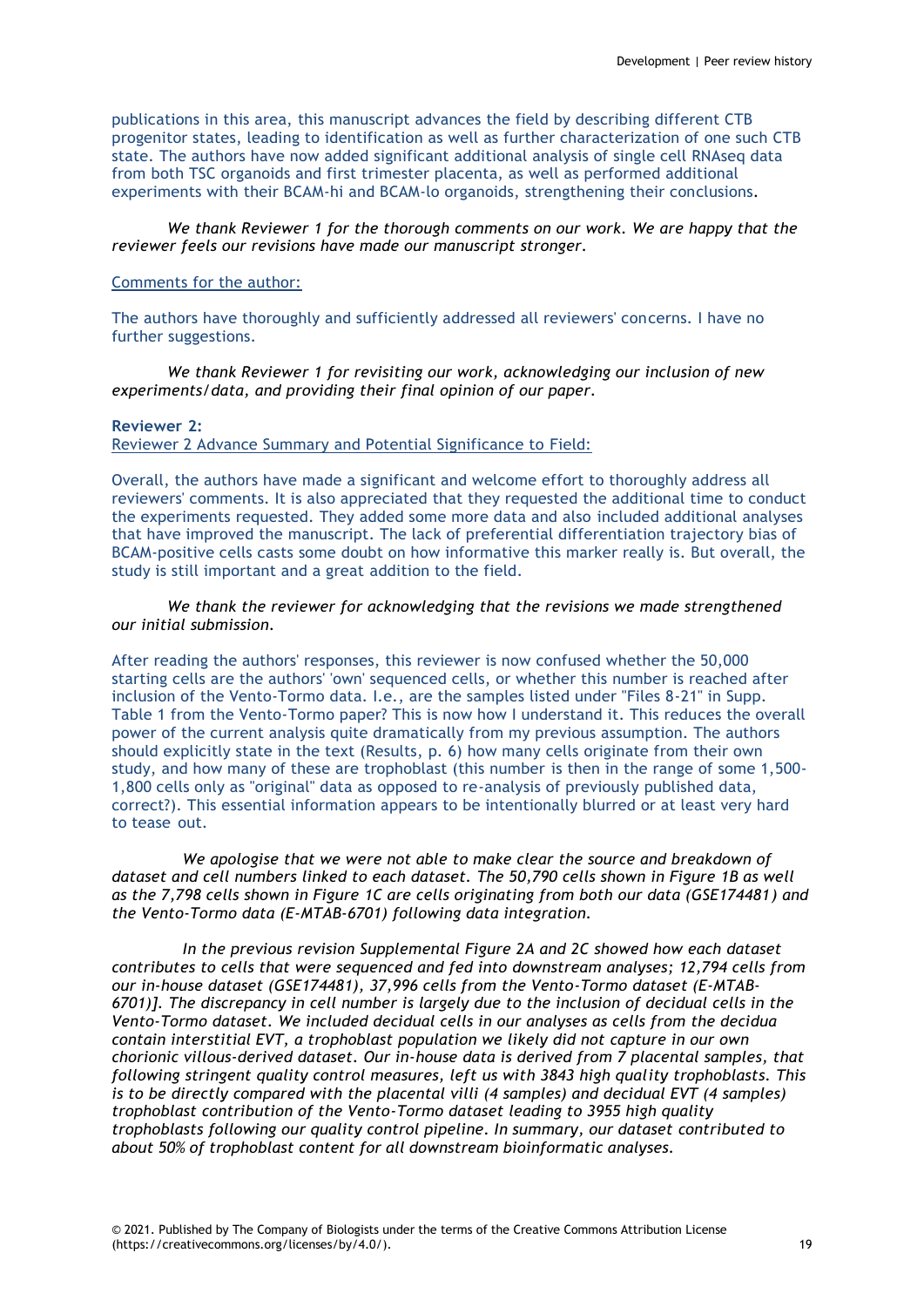*While we did not state the breakdown of these cell numbers in the main text of the results in previous revision, we now include these details and make reference to Supplemental Figure 2A and C. Please refer to changes on Page 6, lines 124-126, and lines 142-143. We hope these changes have made source of dataset and associated cell number clearer.*

A few responses to the authors' comments are not quite valid but are of minor concern and can be easily remedied. An siRNA approach does not preclude co-transfection with a GFP marker that would have allowed to enrich for transfected (and hence knocked down) cells. This is a minor point and does not justify a repeat experiment.

*The reviewer is correct that co-transfection strategies with marker constructs along with siRNA can provide a rough tool for transfection enrichment. We thank the reviewer for pointing this out to us.*

After explanation, the terminology of forward and reverse transfection is unnecessary and certainly not widely used. The simple difference is whether cells are pre-seeded before transfection or transfected in suspension on plating. Both methods are commonly used. The authors should just state it like this and not confuse the reader by the unconventional terminology.

*As requested, we have changed the wording to: "CT29 hTSCs cultured in 2D were seeded then transfected using Lipofectamine RNAiMAX (Thermo Fisher) to achieve efficient BCAM silencing prior to organoid establishment. Following 48 hr, hTSCs cells were transfected in suspension prior to seeding with BCAM and CTRL siRNAs for a second time and embedded in Matrigel to initiate 3D trophoblast organoids or cultured in 2D with EVT differentiation media following the protocol described in Okae et al., 2018 for mRNA assessment" These changes can be found on page 28, lines 773-778. We agree with the reviewer that this new wording is more understandable than our previous description that used the terms "forward" and "reverse" transfections.*

The newly added BCAM IF photo in Fig. 5B (top) is blurry. Please could the authors replace this with a higher resolution photo.

*We respectfully point out to the reviewer that the top Fig. 5B image (hCG/BCAM) was not replaced or altered from the original submission. The image below this (Ki67/BCAM) was replaced in the previous revision as the reviewer was initially concerned about nuclear localization of the BCAM signal.*

*Nonetheless, the reviewer is right that the hCG/BCAM image is a little blurry. The blurriness is likely accentuated because the new representative Ki67/BCAM image was a maximum intensity projection of a deconvolution rendering from 120 Z-stacks (at 0.24 μm optical sections). This was my oversight, and I apologise as I was not aware the deconvolution image was used in the revision; I thought a wide-field image was being used as in the original submission.*

*To make the images consistent with each other and consistent with descriptions in the materials and methods, we have now removed the deconvolved Ki67/BCAM image and replaced it with an in-focus Z-stack wide-field image (imaged using a 40X oil 1.4NA objective).*

*Further, by examining the separate wide-field channels of the hCG/BCAM image, we find that the nuclei (DAPI) are not in focus, while the BCAM signal is in focus. In our experience, this is a common outcome in wide field microscopy applications. Therefore, to better show the BCAM and Ki67 signal more clearly, we now have restructured the image to show the merged image alongside separate Ki67 and BCAM channels. We feel, however, that the goal of showing BCAM localization within trophoblast organoids is retained regardless of which imaging technique we use. We hope the changes to Fig. 5 improve the clarity of BCAM overlap with proliferating CTB.*